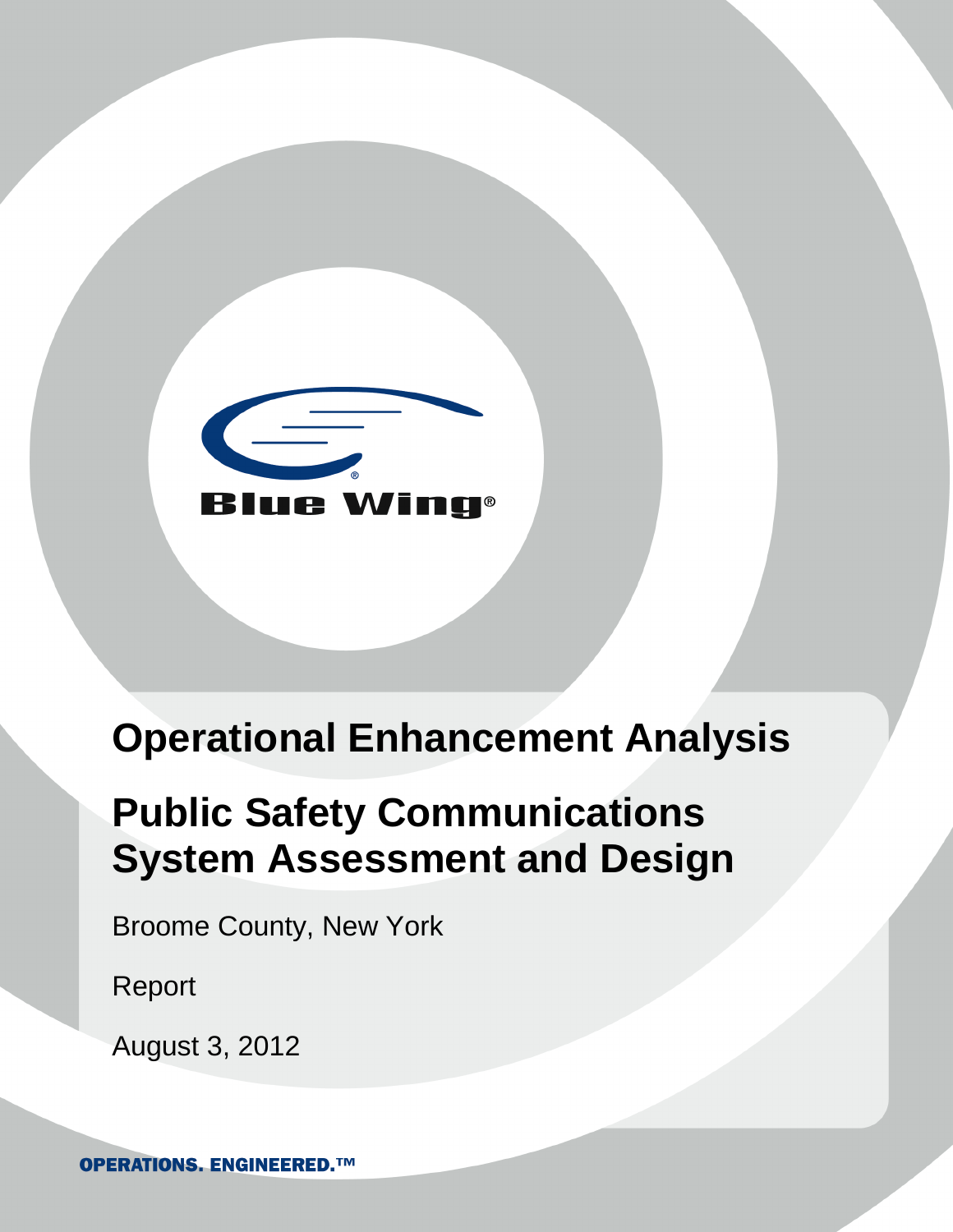

**Table of Contents** 

| 1              |       |                                                                        |  |
|----------------|-------|------------------------------------------------------------------------|--|
| $\overline{2}$ |       |                                                                        |  |
|                | 2.1   |                                                                        |  |
|                | 2.2   |                                                                        |  |
|                | 2.3   |                                                                        |  |
|                | 2.4   |                                                                        |  |
|                | 2.5   |                                                                        |  |
| 3              |       |                                                                        |  |
|                | 3.1   |                                                                        |  |
|                | 3.2   |                                                                        |  |
|                | 3.3   |                                                                        |  |
|                | 3.4   | Dispatch Center to Dispatch Center Interoperability Communications  14 |  |
|                | 3.5   |                                                                        |  |
|                | 3.6   |                                                                        |  |
| 4              |       |                                                                        |  |
|                | 4.1   |                                                                        |  |
|                | 4.1.1 |                                                                        |  |
|                | 4.1.2 |                                                                        |  |
|                | 4.1.3 |                                                                        |  |
|                | 4.1.4 |                                                                        |  |
|                | 4.2   |                                                                        |  |
|                | 4.2.1 |                                                                        |  |
|                | 4.2.2 |                                                                        |  |
|                | 4.2.3 |                                                                        |  |
|                | 4.3   |                                                                        |  |
|                | 4.3.1 |                                                                        |  |
|                | 4.3.2 |                                                                        |  |
|                | 4.3.3 |                                                                        |  |
|                | 4.3.4 |                                                                        |  |
|                | 4.3.5 |                                                                        |  |
|                |       |                                                                        |  |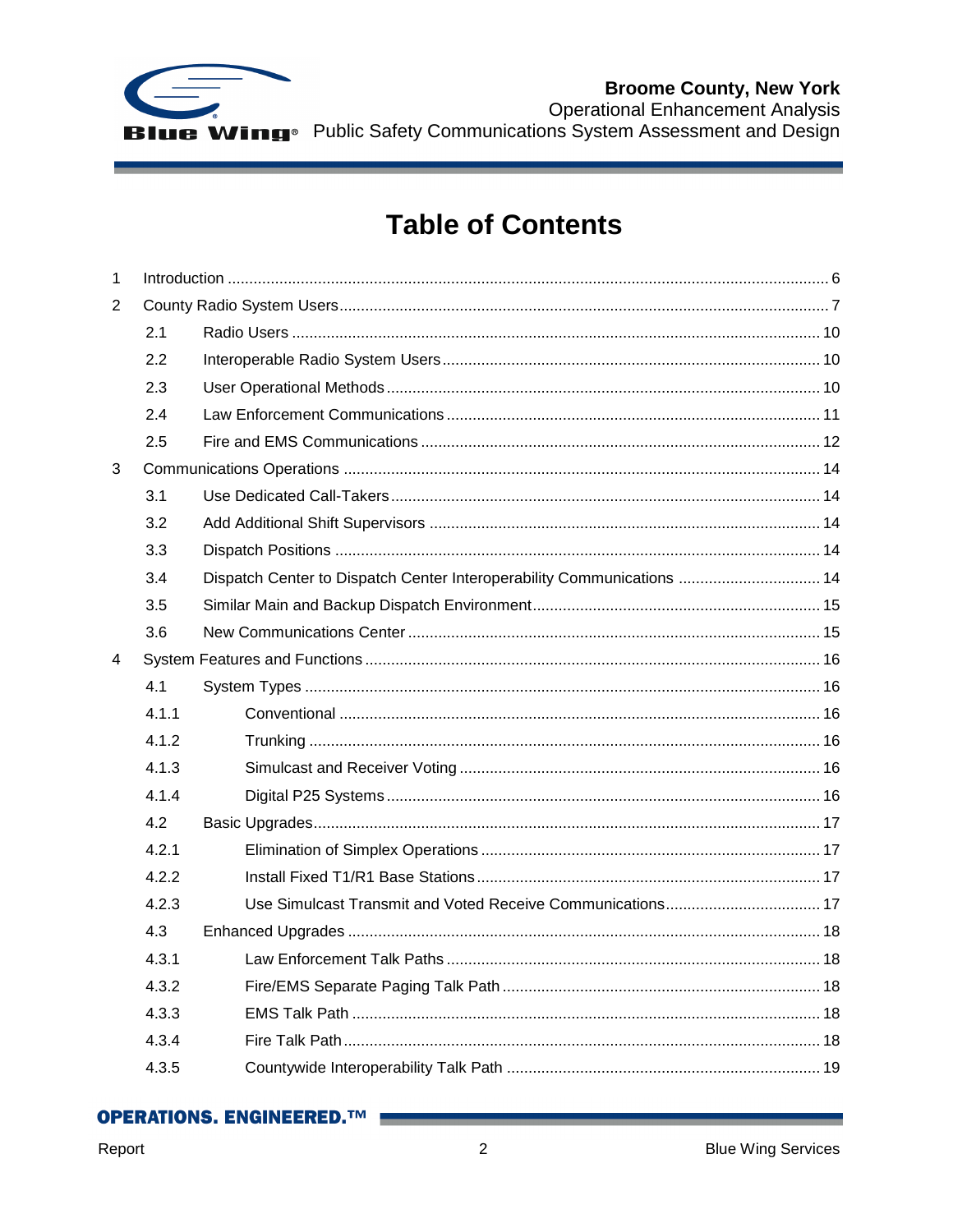

|    | 4.3.6 |                                                                                 |  |
|----|-------|---------------------------------------------------------------------------------|--|
|    | 4.4   |                                                                                 |  |
| 5  |       |                                                                                 |  |
|    | 5.1   |                                                                                 |  |
|    | 5.2   |                                                                                 |  |
|    | 5.3   |                                                                                 |  |
| 6  |       |                                                                                 |  |
|    | 6.1   |                                                                                 |  |
|    | 6.2   |                                                                                 |  |
| 7  |       |                                                                                 |  |
|    | 7.1   |                                                                                 |  |
|    | 7.2   |                                                                                 |  |
|    | 7.3   |                                                                                 |  |
|    | 7.4   |                                                                                 |  |
|    | 7.5   |                                                                                 |  |
|    | 7.6   |                                                                                 |  |
| 8  |       |                                                                                 |  |
|    | 8.1   |                                                                                 |  |
|    | 8.2   |                                                                                 |  |
|    | 8.3   |                                                                                 |  |
|    | 8.4   | Law Enforcement Talk Path Plan using the National Interoperability Channels  29 |  |
|    | 8.5   | Fire-EMS Talk Path Plan using the National Interoperability Channels  30        |  |
| 9  |       |                                                                                 |  |
|    | 9.1   |                                                                                 |  |
|    | 9.1.1 |                                                                                 |  |
|    | 9.1.2 |                                                                                 |  |
|    | 9.1.3 |                                                                                 |  |
|    | 9.2   |                                                                                 |  |
|    | 9.2.1 |                                                                                 |  |
|    | 9.2.2 |                                                                                 |  |
| 10 |       |                                                                                 |  |
|    | 10.1  |                                                                                 |  |
|    | 10.2  |                                                                                 |  |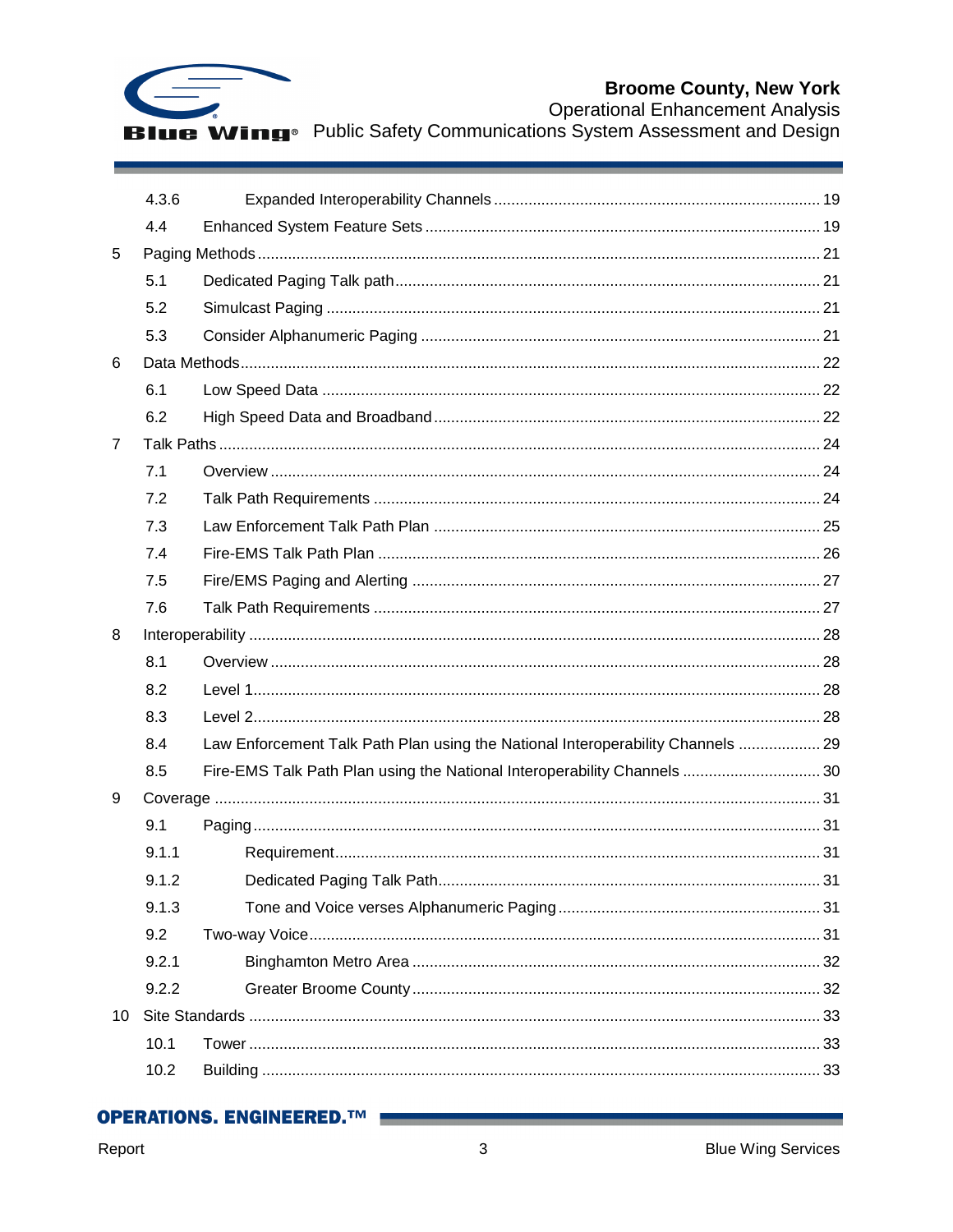

|    | 10.3   |  |
|----|--------|--|
|    | 10.3.1 |  |
|    | 10.3.2 |  |
|    | 10.3.3 |  |
| 11 |        |  |
|    | 111    |  |
|    | 11.2   |  |
|    | 11.2.1 |  |
|    | 11.2.2 |  |
|    | 11.2.3 |  |
|    | 11.2.4 |  |
|    | 11.2.5 |  |
|    | 11.2.6 |  |
|    | 11.2.7 |  |
|    | 11.2.8 |  |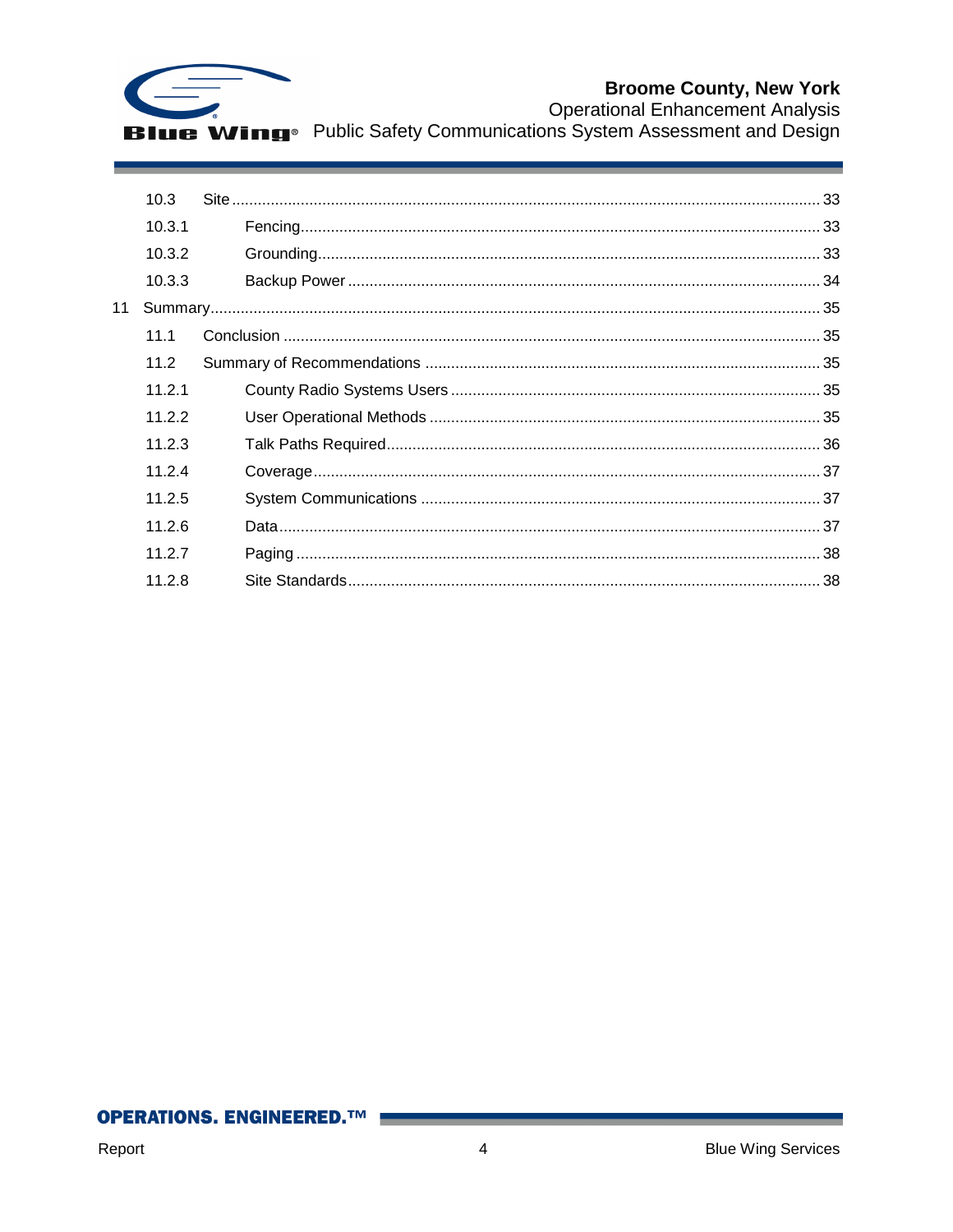

**Broome County, New York** Operational Enhancement Analysis **ue Wing**<sup>®</sup> Public Safety Communications System Assessment and Design

# **List of Figures**

**No table of figures entries found.**

## **List of Tables**

| Table 8-1: Law Enforcement Talk Path Plan using the National Interoperability Channels  29 |  |
|--------------------------------------------------------------------------------------------|--|
| Table 8-2: Fire- EMS Talk Path Plan using the National Interoperability Channels 30        |  |

## **Appendices**

**No table of contents entries found.**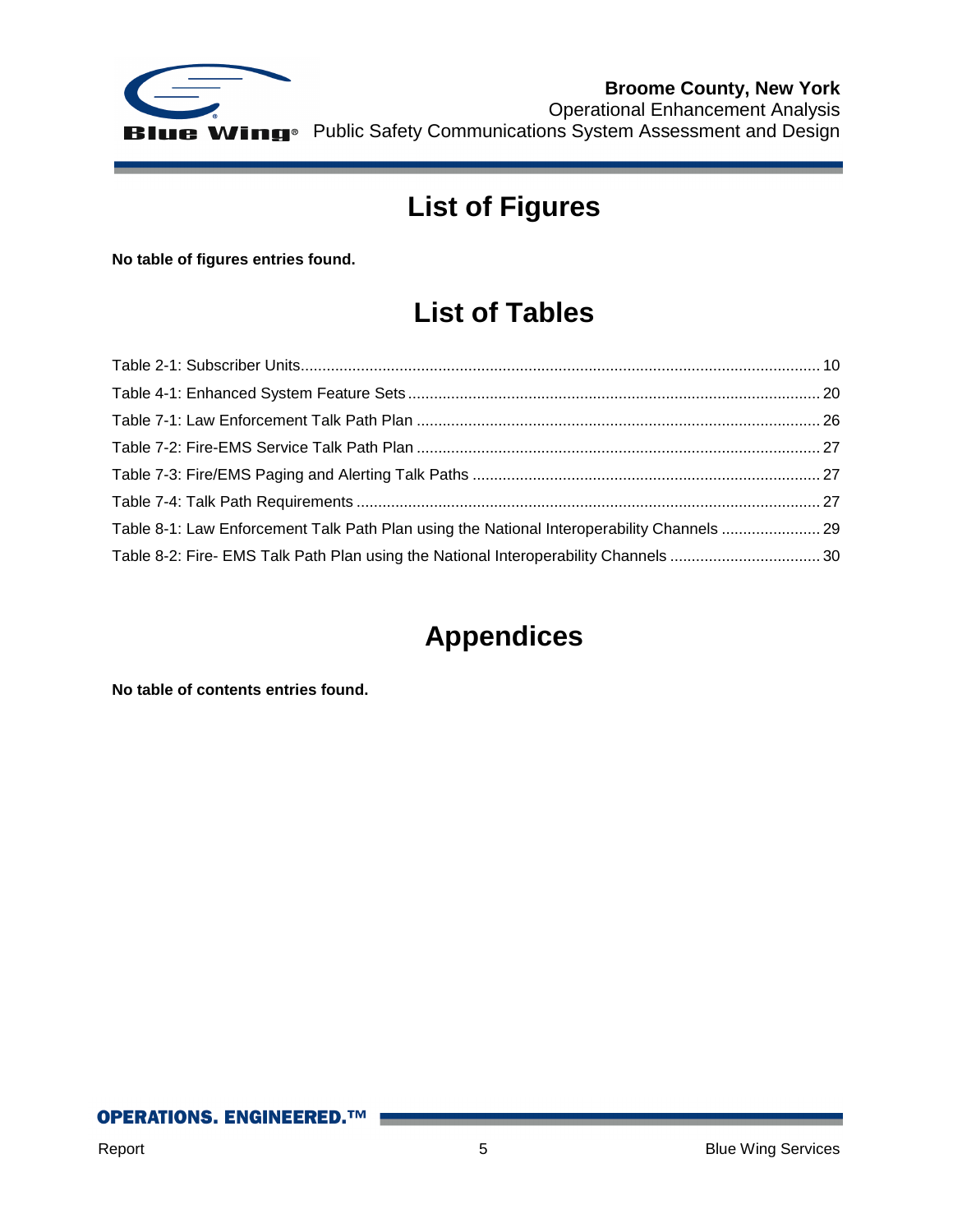

#### <span id="page-5-0"></span>**1 Introduction**

With an understanding of the baseline methods of operations and existing system capabilities, Blue Wing has refined the operational enhancements desired by the County. Meetings with key stakeholders to gain greater insight into operational requirements and limitations were conducted to refine the desired enhancements. The operational enhancements recommended have primarily focus on maintaining essentially the same method of operation, but providing a more reliable, efficient process.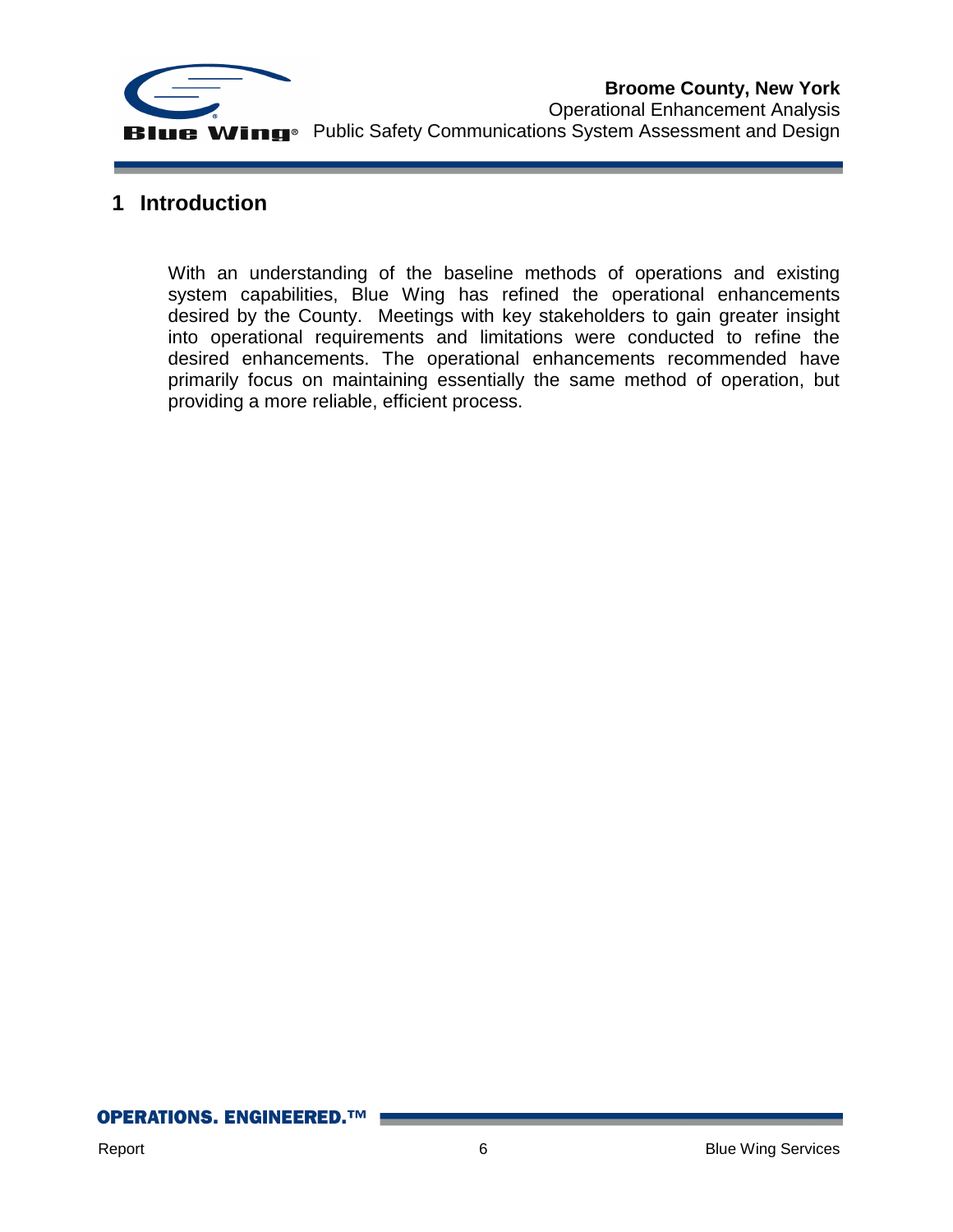

### <span id="page-6-0"></span>**2 County Radio System Users**

Within Broome County there are numerous public safety radio communications systems. Prior to the County providing a centralized dispatch service many of the local municipalities had their own dispatch center along with associated fire, EMS and law enforcement radio systems.

With the arrival of Enhanced 911 the County provided call taking and dispatch services for the municipalities. When a municipality's dispatch operation moved to the County the same local radio systems were used and the dispatcher 10 digit call taking functions moved to the County. In some municipalities a local desk officer remained.

Radio system users in the County include:

Fire

- Binghamton Fire
- Deposit Fire
- Lisle Fire
- Whitney Pt Fire
- Endicott Fire
- Johnson City Fire
- Windsor Fire
- West Corners Fire
- Endwell Fire
- Vestal Fire
- Maine Fire
- West Endicott Fire
- Port Dickinson Fire
- Killawog Fire
- Port Crane Fire
- Kirkwood Fire
- Chenango Bridge Fire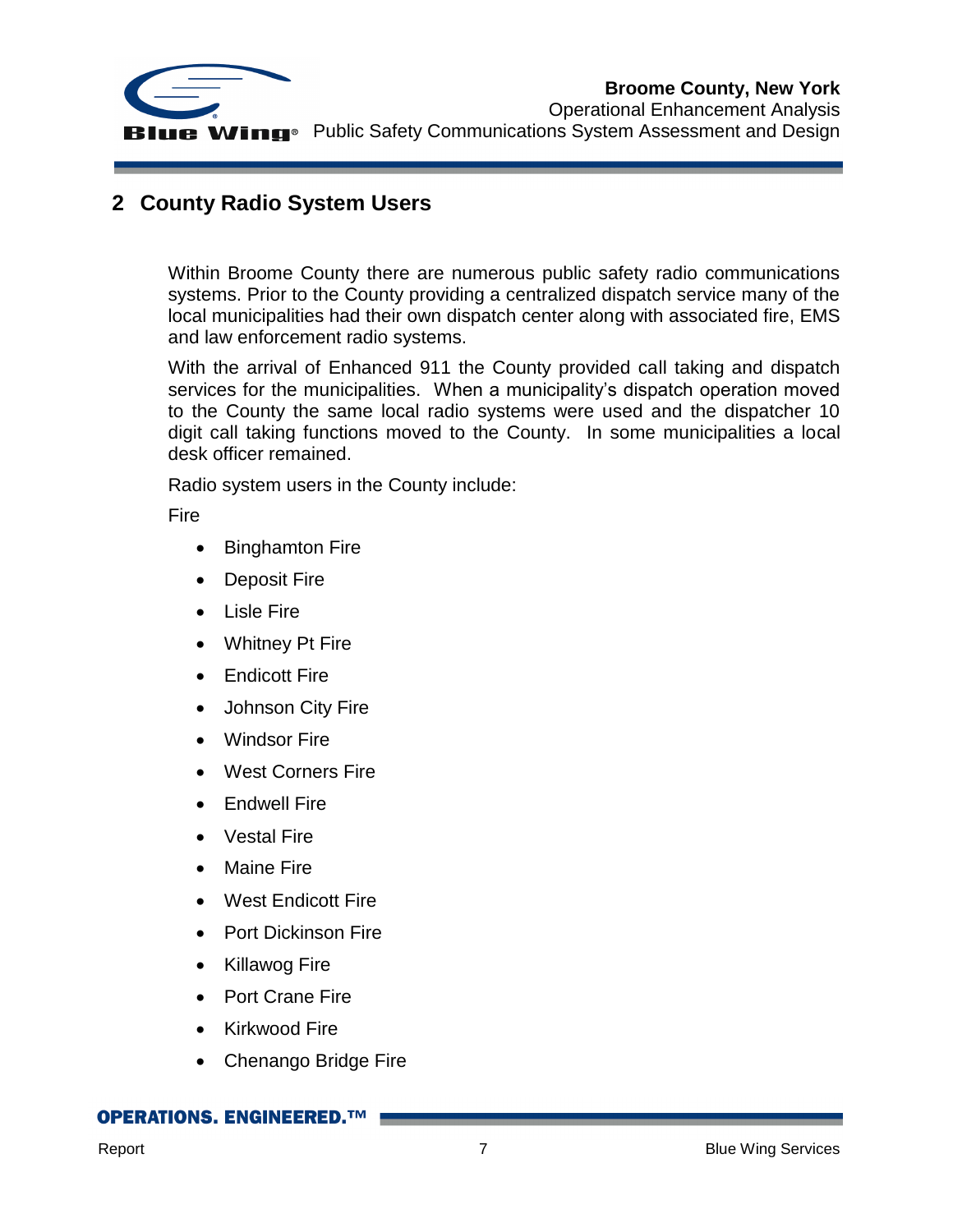

- EIT Emergency Services
- Binghamton University Public Safety
- Harpursville Fire
- Chenango Forks Fire
- Conklin Fire
- Glen Aubrey Fire
- Nanticoke Fire
- Sanitaria Springs Fire
- West Colesville Fire
- Ouaquaga Fire
- Union Center Fire
- West Windsor Fire
- **•** Hillcrest Fire
- East Maine Fire
- Choconut Center Fire
- Town of Binghamton Fire
- Five Mile Point Fire
- Triangle Fire
- Link Field Fire
- Prospect Terrace Fire
- Chenango Fire

Emergency Medical Service

- Broome Ambulance
- Chenango Ambulance
- Colesville Ambulance
- Deposit Ambulance
- Harpurs Ferry Ambulance
- Superior Ambulance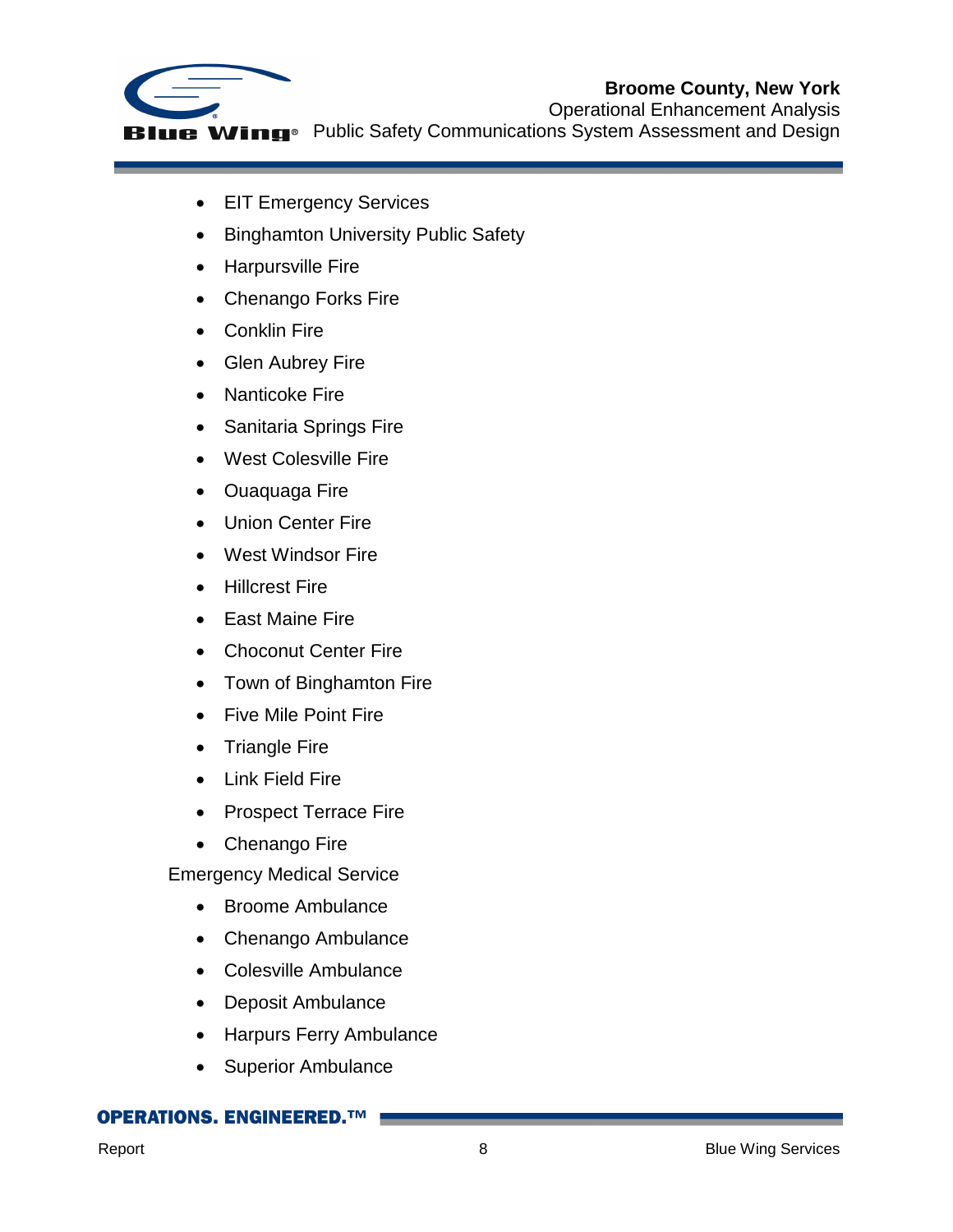

Operational Enhancement Analysis **LIE Wing**<sup>®</sup> Public Safety Communications System Assessment and Design

- Union Ambulance
- Vestal Ambulance
- Windsor Ambulance
- Maine Ambulance

#### Law Enforcement

- Broome County College Public Safety
- Binghamton Police
- Binghamton University Police
- Broome County District Attorney's Office
- Broome County Office of Emergency Services
- Broome County Probation
- Broome County Security
- Broome County Sheriff
- Deposit Police
- Endicott Police
- Johnson City Police
- New York State Environmental Conservation Police
- New York State Forest Rangers
- New York State Park Police
- New York State Police
- Port Dickinson Police
- Railroad Police
- Vestal Police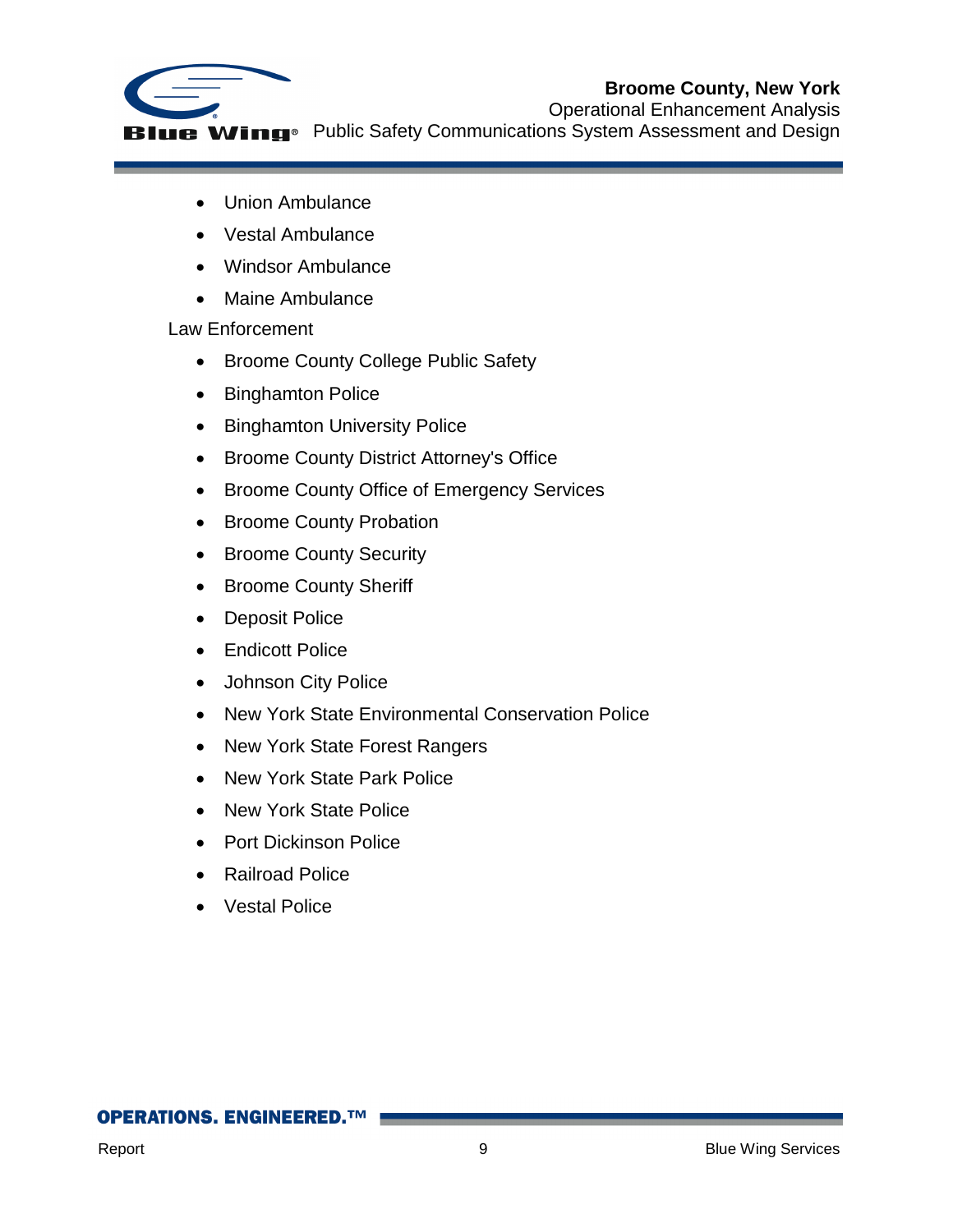



Operational Enhancement Analysis

#### <span id="page-9-0"></span>**2.1 Radio Users**

There are currently 1,001 mobiles and 1,439 portables used by Broome County responders.

| <b>Service</b>  | <b>Mobiles</b> | <b>Portables</b> |
|-----------------|----------------|------------------|
| Fire            | 554            |                  |
| <b>EMS</b>      | 81             | 134              |
| Law Enforcement | 366            |                  |

Table 2-1: Subscriber Units

<span id="page-9-3"></span>The County will need to provide a radio system that can support the current number of subscriber units and agencies and still have room for growth.

#### <span id="page-9-1"></span>**2.2 Interoperable Radio System Users**

Most interoperability occurs between County fire departments and EMS agencies. The occurrence of fire service mutual aid necessitates interoperability. There is a limited amount of fire and EMS out of county interoperability. Interoperability between law enforcement agencies occurs less frequently. Interoperability is achieved by using the same radio system, using a mutual aid department's system, relaying via the communications center and using cellular telephones.

#### <span id="page-9-2"></span>**2.3 User Operational Methods**

Broome County has a Primary Public Safety Answering Point (PSAP) at the Public Safety Building (PSB) in Binghamton, New York. All wire line and wireless E-911 calls are answered and dispatched from the County Primary PSAP. There are four fire service radio systems, five law enforcement radio systems with separate systems for Broome Security and for the Community College and five EMS radio systems in use. These include:

- County Fire VHF high-band Western Broome
	- o Includes the departments of Vestal, West Corners, Endwell, West **Endicott**
- County VHF low-band Fire
	- o All other County Fire Departments.
- City of Binghamton UHF Fire Department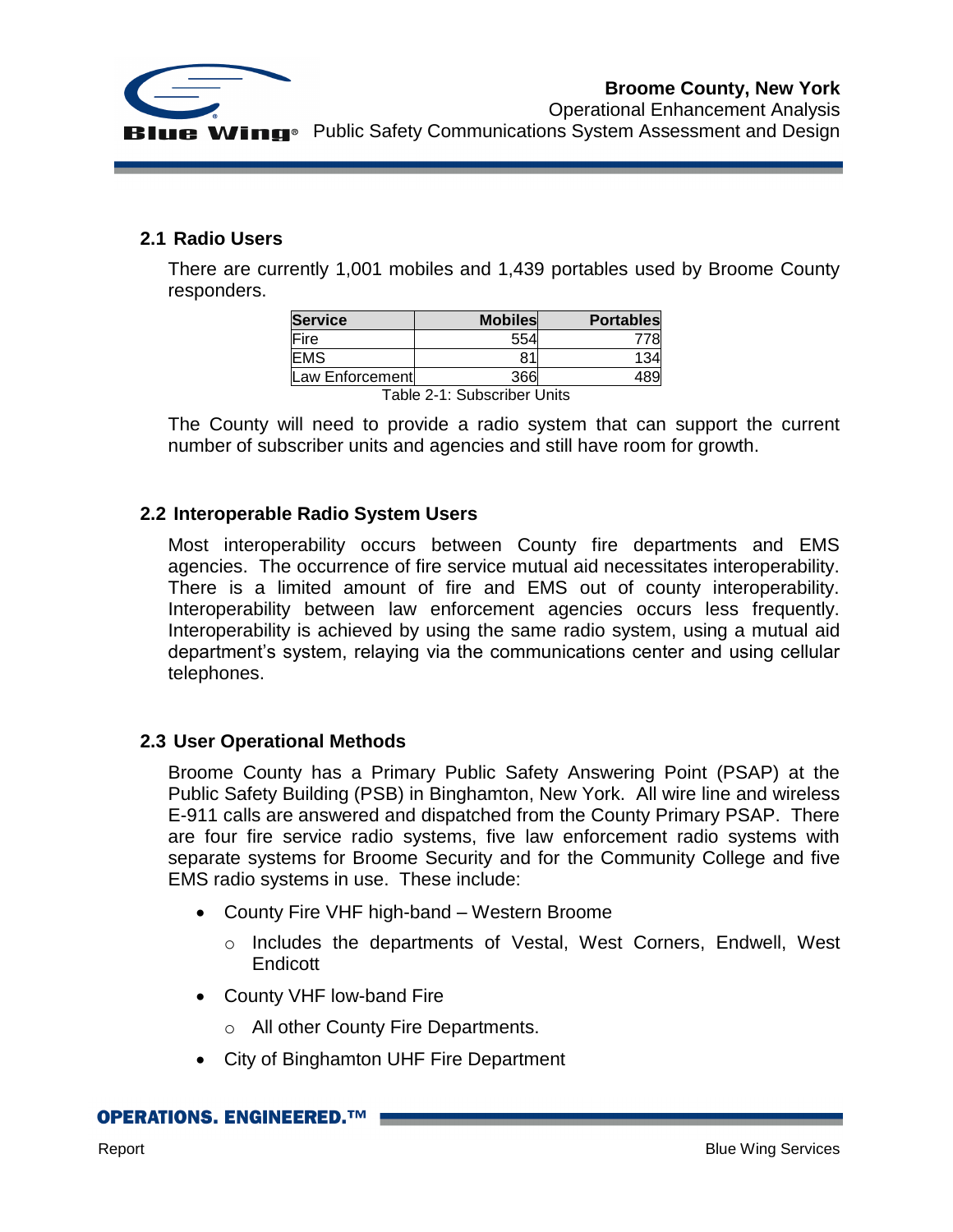

- Johnson City UHF Fire
- County Law Enforcement Radio System
- City of Binghamton VHF high-band Law Enforcement
- Endicott VHF high-band Law Enforcement
- Vestal VHF high-band Law Enforcement
- Johnston City VHF high-band Law Enforcement
- Broome Security UHF
- Broome EMS VHF high-band
- Vestal EMS VHF high-band
- Union EMS VHF high-band
- Superior EMS VHF high-band
- SUNY Binghamton Harpurs Ferry EMS UHF

Emergency and non-emergency calls for service are received at the County Primary PSAP E-911. The call taker/dispatcher assesses the location, type of response required, and dispatches the appropriate units/agencies or forwards the call. A computer aided dispatch (CAD) system, New World, is used to facilitate call handling and archive information.

To enhanced operational effectiveness and manage spectrum resources will require changes in the first responder - dispatcher relationship. In the future it is recommended that the dispatcher will become more involved with the control of the communications resources. As necessary the dispatcher will assign the working talk paths, typically wide area and on-scene tactical, for each incident. The dispatcher's role will be to react to emergency calls and resource requests from the field personnel responding to incidents. The goal is to ensure that first responders have an appropriate number of talk paths available and are utilizing the available talk paths efficiently.

#### <span id="page-10-0"></span>**2.4 Law Enforcement Communications**

As is currently the policy, for the County Law Enforcement radio system the PSAP will poll for a police unit to respond to an emergency call for service. Since there is currently but a single talk path for police dispatching of the County law enforcement, local police, and the New York State Police (NYSP) emergency and non-emergency traffic is mixed. The existing system suffers from limited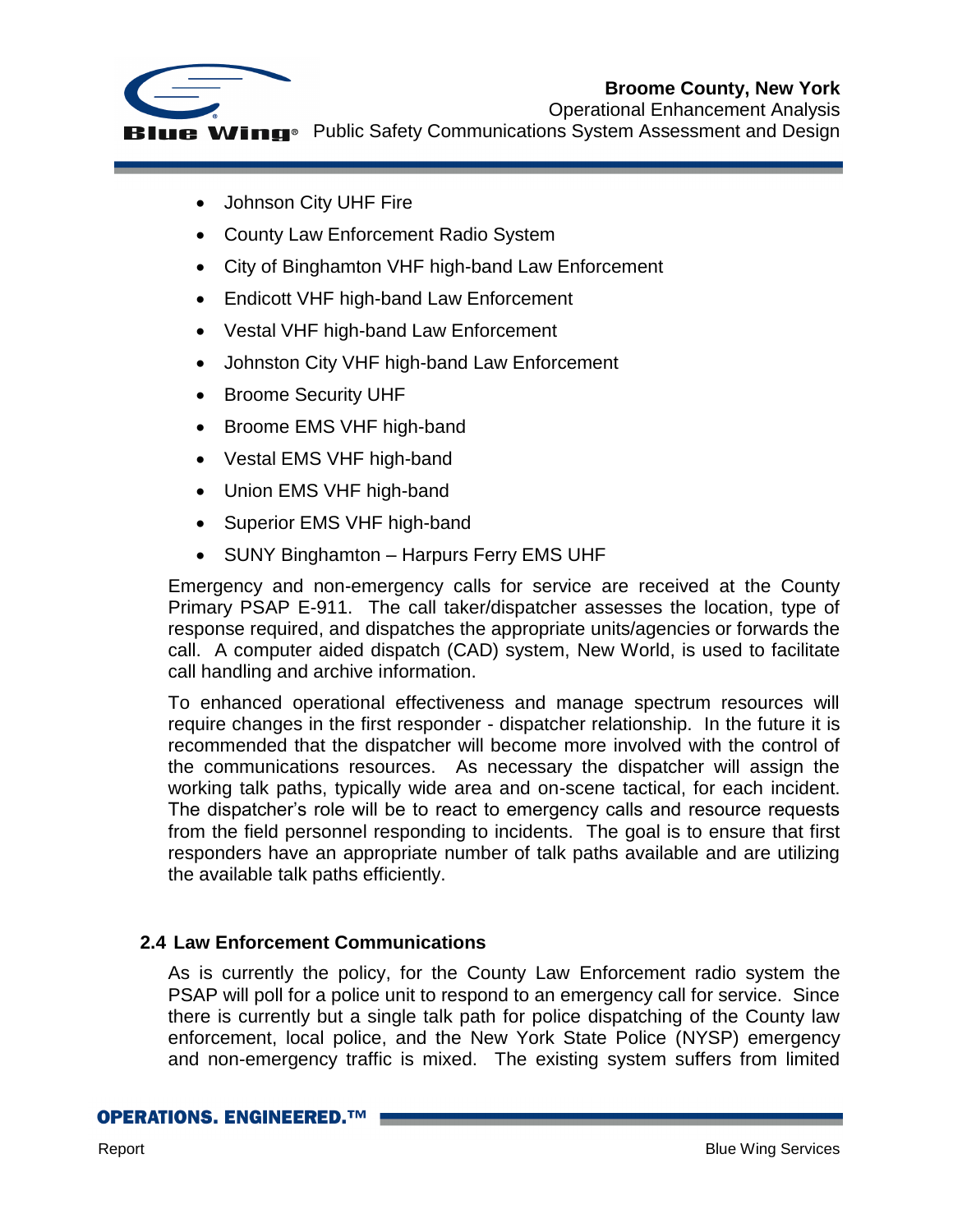

coverage and congestion. The NYSP and some local police departments have their own talk paths for some radio traffic, however only the County dispatches 911 calls. To eliminate talk path congestion a County law enforcement administrative talk path is recommended. This would be a countywide repeated system. The future use of mobile data could also reduce two-way voice radio traffic.

The City of Binghamton, Endicott, Vestal, and Johnson City have dedicated radio systems. The County dispatcher assigned to these positions also answers the 10 digit telephone associated with each department.

For tactical operations Broome County law enforcement simplex ground (direct) and wide-area tactical talk paths are recommended.

The wide-area tactical talk paths would be used to support a regional operation. The ground talk path would be for an incident scene/operation where two or more units are operating within close proximity. As necessary and in accordance with policy, dispatchers may provide police field operations with wide-area or ground talk path assignments. If the VHF high-band is used simplex tactical incidents involving State or out of area law enforcement agencies the NYS Inter Agency/MRD (155.370 MHz) and the Police National Tactical frequency (155.475 MHz) could also be used.

#### <span id="page-11-0"></span>**2.5 Fire and EMS Communications**

The dispatcher will alert the appropriate agency via a stand-alone paging and alerting system. The paging system will also be used to activate station sirens. Communications from all responding units occurs on the communications talk path.

It is recommended that there be a consolidation of radio systems for Fire and EMS. The consolidated systems would support all fire on one system while EMS would be supported on another. The fire and EMS systems would operate within the same band and use similar platforms to allow for interoperability. The systems would consist of service discrete and common direct (unit to unit), widearea tactical, communications (unit to dispatcher) and a dedicated altering talk path.

For each fire service call for service, the dispatcher should assign a tactical talk path. Tactical talk paths shall be used for incident wide area communication while a ground talk path would be used for unit-to-unit direct on-scene communications. Specific ground operations may have dedicated talk paths. These could include interior, fire police, water supply and landing zone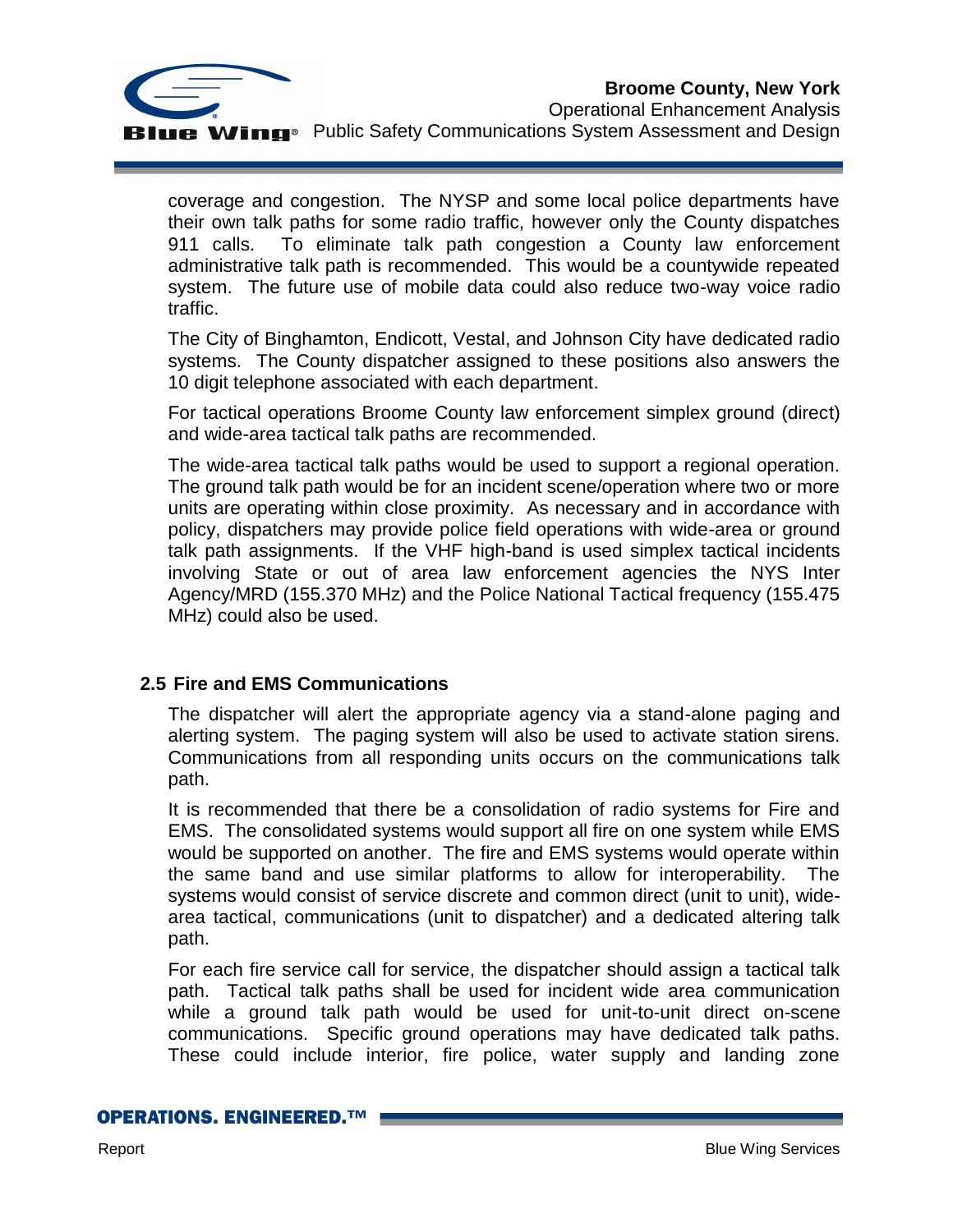

operations. As incident requirements demand, chief officers can request additional tactical and ground talk paths via the dispatcher. The tactical and ground talk paths would not be monitored by the dispatcher.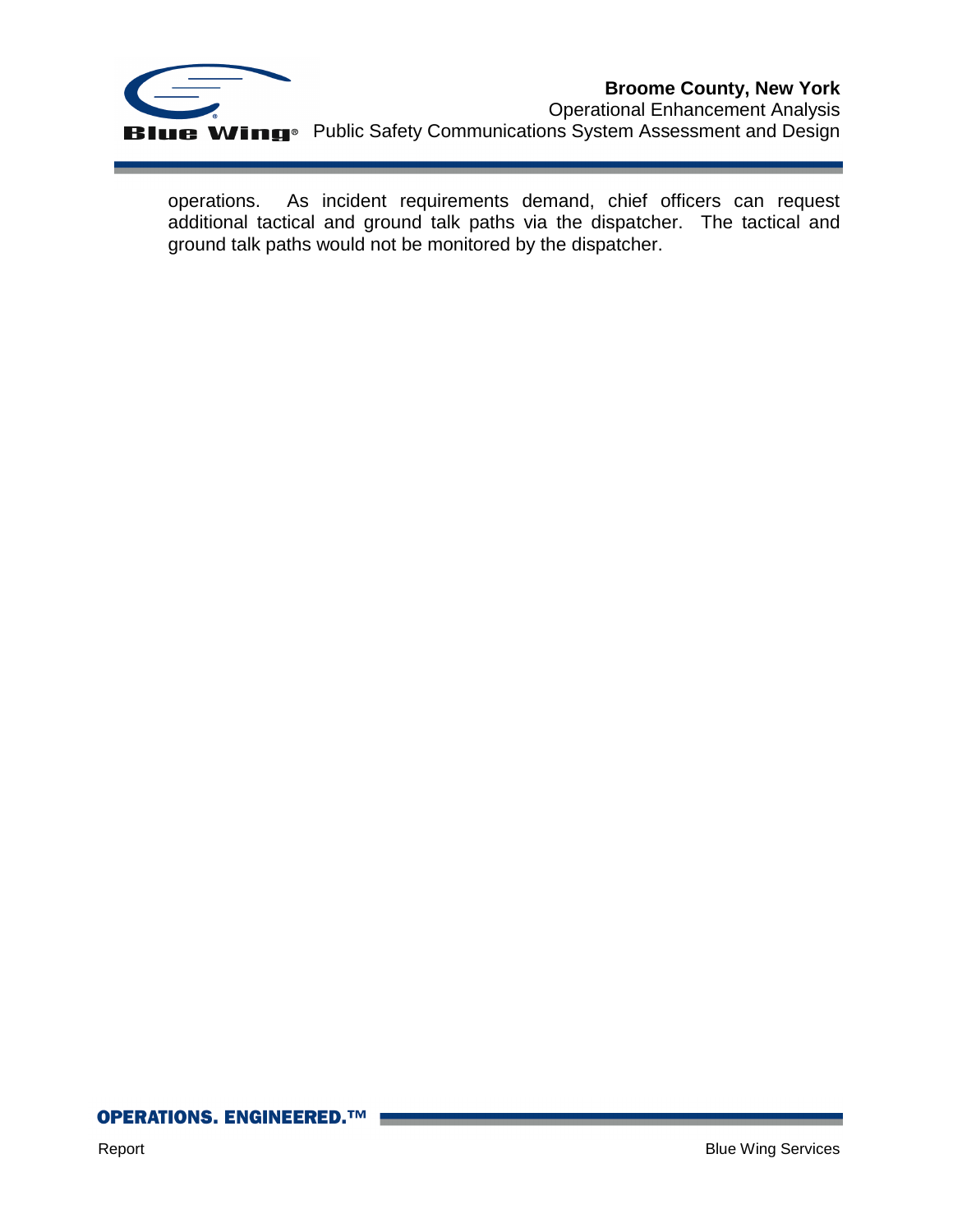

#### <span id="page-13-0"></span>**3 Communications Operations**

#### <span id="page-13-1"></span>**3.1 Use Dedicated Call-Takers**

It is recommended that Broome County separates their communications center operations into separate dispatch and call-taker positions. Although this may add to the current staffing, it is felt that along with channel consolidation for the major agencies, this would provide more efficient operation over time.

#### <span id="page-13-2"></span>**3.2 Add Additional Shift Supervisors**

Along with the split between call-taking and dispatching, it is recommended that a second supervisor be available on all shifts. Currently the supervisors spend much of their time performing dispatch. The supervisors need to be freed up to properly supervise the shifts.

#### <span id="page-13-3"></span>**3.3 Dispatch Positions**

Currently there are thirteen combined call-taker/dispatch positions, and four calltaker only positions for a total of seventeen positions. It is felt that the current number of total positions would remain unchanged after separating call-taker and dispatch operations, although the layout may change. This is based upon current needs and does not allow for any future growth.

The current communications room is already crowded, so any expansion should be looked at in combination with a new communications center. Assuming separate call takers and channel consolidation, current needs analysis show a total of eight call-taker positions and six dispatch positions minimum for normal day/evening traffic. This does not account for emergency situations as was experienced in the major flooding incident. An incident of this size could easily double the number of positions needed. In this case, a fully functioning backup center could accommodate the overflow, but it is preferred to have all operations under one roof for accessibility and supervision. Administrative talk paths are recommended for communications between field units and local police stations. Administrative talk paths would not be monitored by the dispatch center.

#### <span id="page-13-4"></span>**3.4 Dispatch Center to Dispatch Center Interoperability Communications**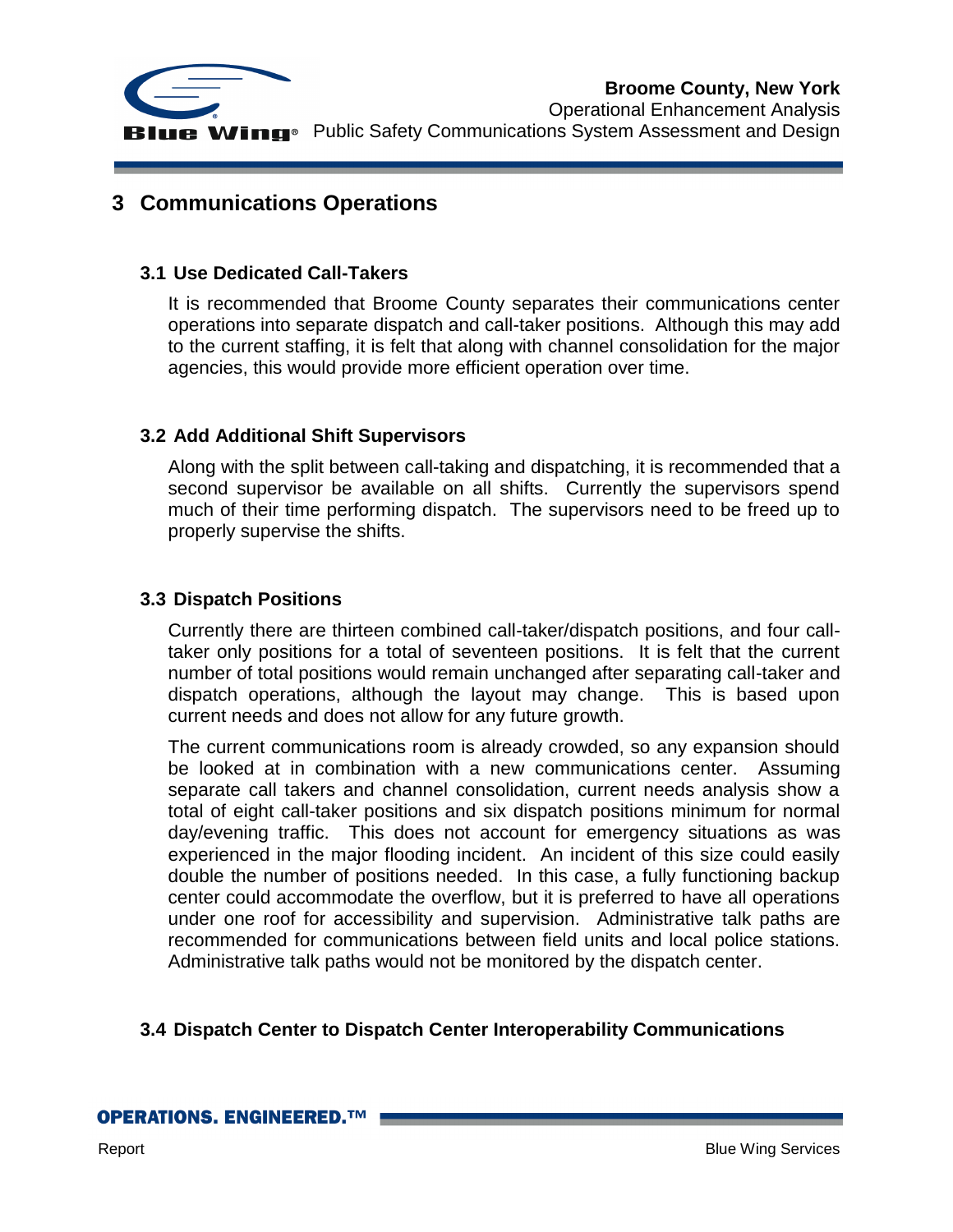

The County should include the ability to interconnect one or more direct communications talk paths to the bordering dispatch centers. This would include between the Broome County PSAP in Binghamton and with other PSAPs in adjacent counties. This would greatly enhance the ability to cross patch multiple County communications talk paths and allow for efficient handling and transfer of border incidents. The use of 45.88 MHz should be preserved as the frequency is used commonly throughout New York State.

#### <span id="page-14-0"></span>**3.5 Similar Main and Backup Dispatch Environment**

It is recommended that the main dispatch center and the backup dispatch center have the same communications equipment with a layout similar to the main dispatch center. Although the number of positions might be different, the environments should be the same. The current backup center does use the same 9-1-1 and CAD equipment, but is not equipped with radio consoles. Ideally, a new system should include radio consoles at the backup dispatch center.

The County should also consider partnering with an adjacent county to provide real-time back-up services. This trend has been expanding as it provides realtime trained dispatchers so that in the event of the total failure of the PSAP/communications center there would be no lost, dropped calls, or loss of communications service. Additionally it would alleviate the need for the County to support a seldom used back-up PSAP/communications center. Ideally, the county should also provide CAD terminals to their partners to allow for efficient dispatch operations in case of longer term outages.

#### <span id="page-14-1"></span>**3.6 New Communications Center**

Broome should evaluate moving to a new communications center, preferably one that was dedicated to emergency communications. The current center is old, lacking in HVAC and lighting, and does not have any expansion capability for communications operations tasks.

Allowing for any future growth, a new center should have at least ten call-taking positions and assuming radio channel consolidation, at least 10 radio positions. Until the channels are consolidated, then the radio position count would be higher to account for the current channel fragmentation.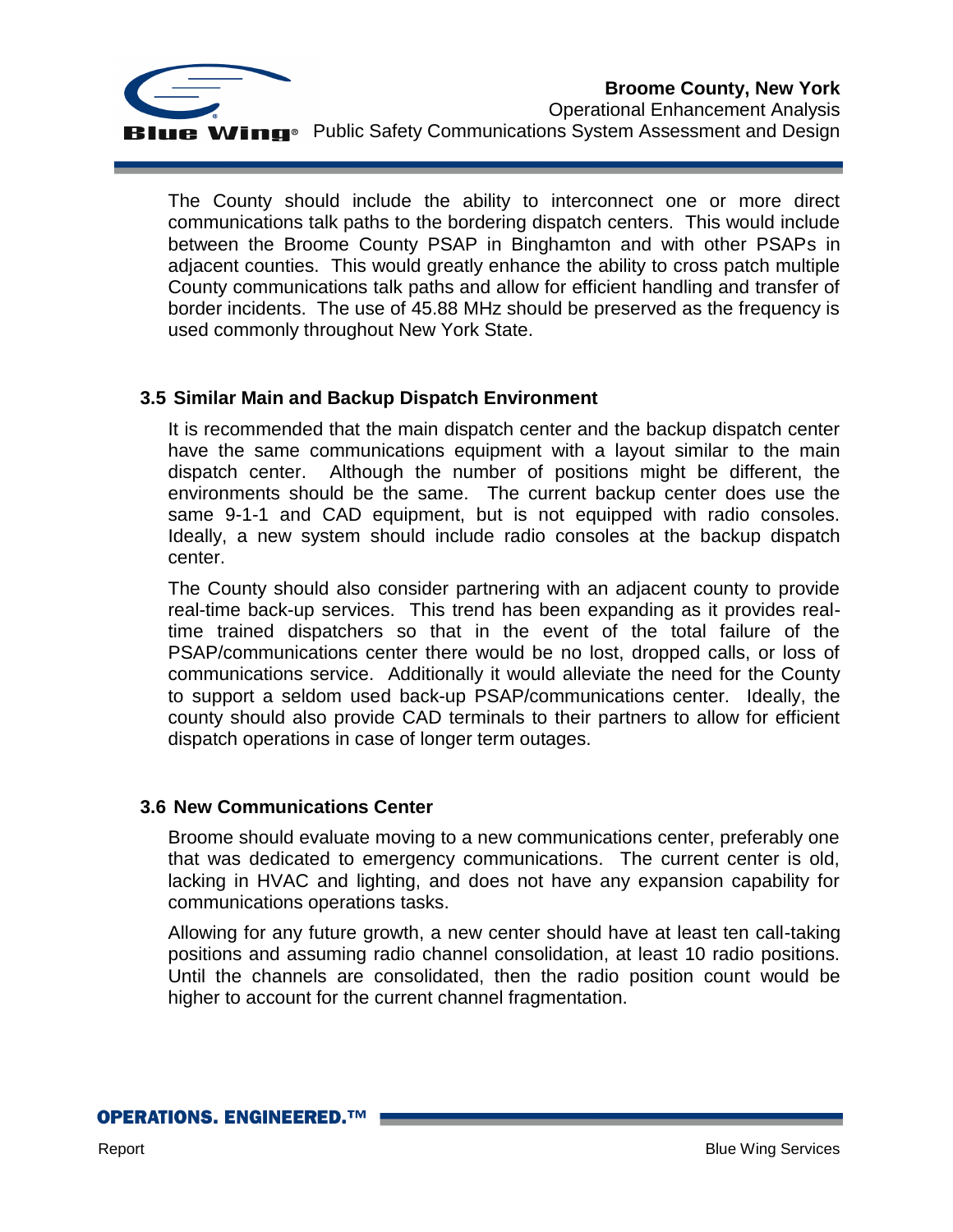

**Broome County, New York** Operational Enhancement Analysis **LIE Wing**<sup>®</sup> Public Safety Communications System Assessment and Design

#### <span id="page-15-0"></span>**4 System Features and Functions**

#### <span id="page-15-2"></span><span id="page-15-1"></span>**4.1 System Types**

#### **4.1.1 Conventional**

In a conventional system one frequency can support only one talk path. The only way to add more talk paths is to add frequencies. In areas like Broome County finding VHF high-band and UHF frequencies that can used countywide is difficult or impossible to license. Even if a conventional system can be built the system would not be capable of being expanded at a later date.

#### <span id="page-15-3"></span>**4.1.2 Trunking**

Trunked radio systems use technology that supports the efficient use of radio frequencies. Trunked radio systems use radio technology that enables the field radios to rapidly switch to an available frequency to set up and complete a radio transmission. A trunked radio system has talk groups which act like a conventional channel but are assigned a frequency on a real time basis. Trunked radio systems can support many talk groups with a limited number of frequency pairs. Within limits, trunk systems can support additional talk groups as operational requirements expand. Trunked systems are well suited when there are a limited number of frequencies for the number of system users.

#### <span id="page-15-4"></span>**4.1.3 Simulcast and Receiver Voting**

Conventional and trunked systems can support simulcast transmitting and receiver voting technologies. Conventional and trunked systems can also be configured to operate in either analog or Digital P25 modes, although for trunked systems, currently only digital systems are being manufactured for public safety. For any large area system, it is recommended to implement simulcast transmitting and receiver voting on all primary dispatch channels.

#### <span id="page-15-5"></span>**4.1.4 Digital P25 Systems**

The digital voice mode for public safety is known as Project 25 and supports UID and emergency. UID and emergency button would give the dispatchers and other radio user's better situational understanding of who is transmitting and/or activated the emergency button. P25 also supports basic data services such as status messaging, and applications such as AVL and text messaging both in the conventional and trunked modes. These features could be available to all P25 users of the system and would allow additional information for mobiles and portables. AVL integrated with the dispatch system, especially in the case of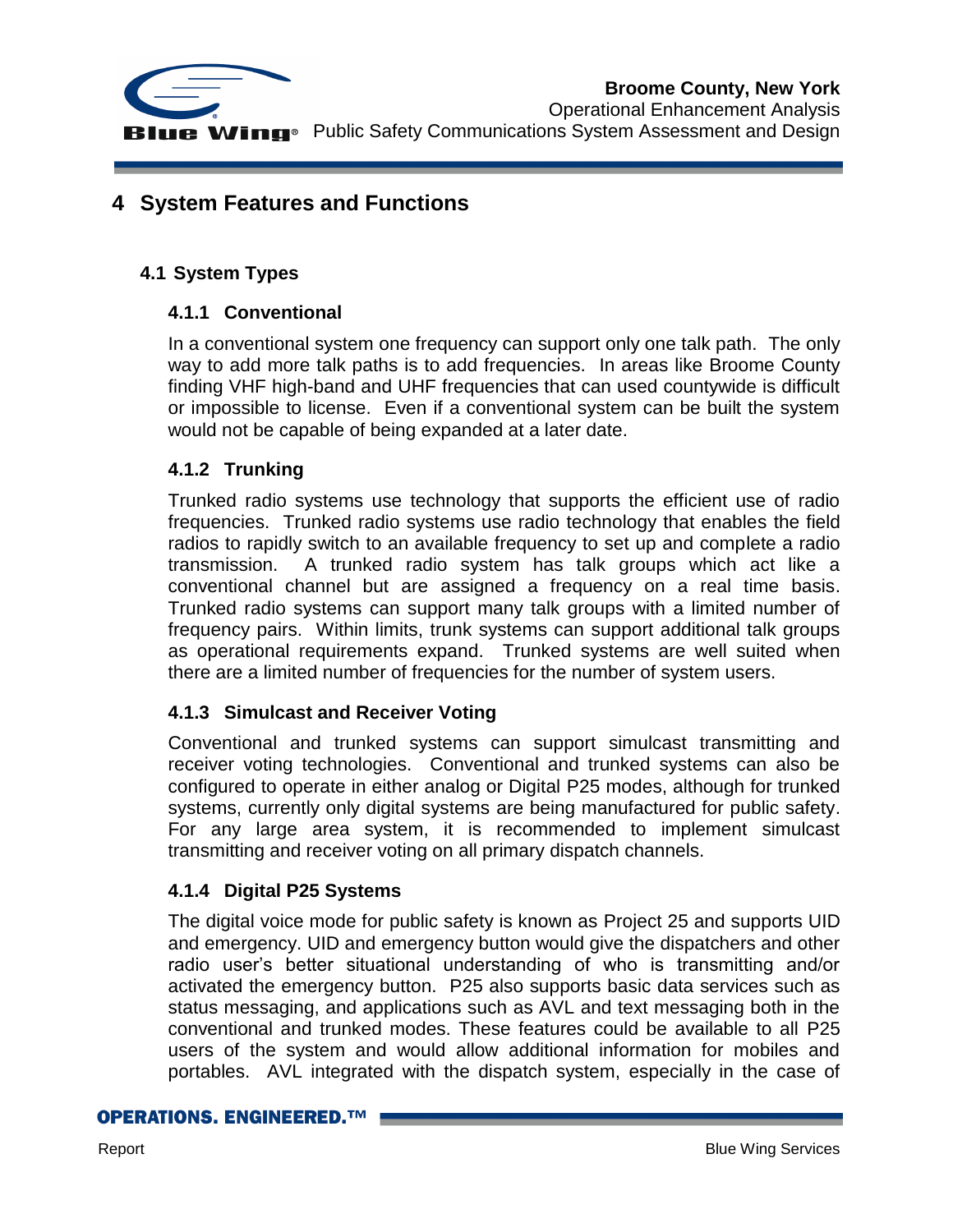

EMS and law enforcement, would allow for efficient dispatching of closest vehicle. However, these features are rarely implemented because of cost and the migration of most data users to commercial cellular/PCS data service. Although AVL and text messaging are supported by Project 25, it is recommended that commercial wireless services be used for these features. Commercial wireless services are best suited for these types of features, especially when used with mobile data computers. If AVL for portables is desired, then the use of Project 25 AVL could then be evaluated.

Voice security via Advanced Encryption Standard (AES) encryption is supported with Project 25 as an additional feature and would be recommended to ensure the system has the ability to transport encrypted messages from subscriber to subscriber and subscriber to dispatch console.

Careful consideration needs to be given to the migration to P25, in particular to enhancing interoperability capabilities. While Federal funding is typically dependent on installing P25 equipment, the cost verses benefit to Broome County operations must be evaluated.

#### <span id="page-16-0"></span>**4.2 Basic Upgrades**

Basic upgrades are items that would significantly improve the radio system upgrades.

#### <span id="page-16-1"></span>**4.2.1 Elimination of Simplex Operations**

Currently, a large portion of communications for Fire and EMS response is via wide-area simplex channels. Wide-area simplex channels have inherent problem that multiple radios can transmit at the same time which causes the signals to interfere with each other. It is best practice that all wide-area channels are repeater based channels as the Western Broome area has migrated to

#### <span id="page-16-2"></span>**4.2.2 Install Fixed T1/R1 Base Stations**

T1/R1 base stations must be used for a single function, such as Fire Dispatch. Currently some base stations can be used to transmit or receive on multiple talk paths, switching to other talk paths within a single base station creates the situation where communications may be compromised. For this reason a single base station must be used for a single talk path in a conventional system.

#### <span id="page-16-3"></span>**4.2.3 Use Simulcast Transmit and Voted Receive Communications**

With a new radio system supporting simulcast and receiver voting, dispatch operations could be simplified. With a simulcast type of system, dispatchers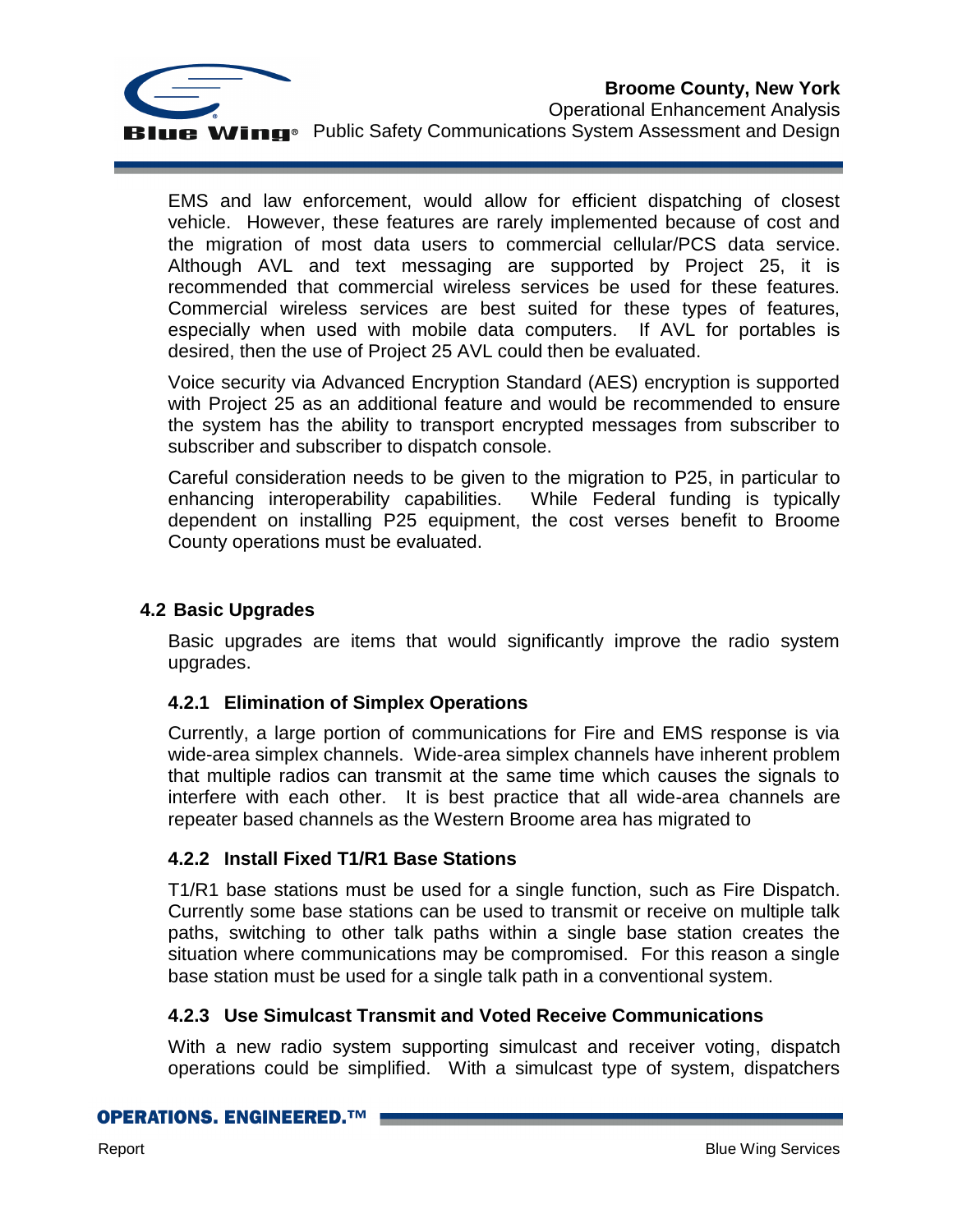

would not have to choose towers; all sites would be keyed simultaneously. Simulcast is not recommended for VHF low-band systems. Voting receivers will allow the best received audio to be heard at dispatch regardless of the tower site. These features would allow the dispatcher to operate on a single module per talk path versus the multiple modules currently needed. Simulcast is recommended for the countywide paging system.

#### <span id="page-17-1"></span><span id="page-17-0"></span>**4.3 Enhanced Upgrades**

#### **4.3.1 Law Enforcement Talk Paths**

Law Enforcement would have dedicated dispatch talk paths both for dispatch communications and for administrative communications. These would be countywide, repeated, simulcast with voting receivers. One of the talk paths would support 911 and dispatch communications while the other would support non-emergency administrative radio traffic. Law Enforcement would have dedicated tactical talk paths. Law Enforcement would have access to shared countywide simulcast talk path and shared simplex ground (direct) talk paths. Additional spectrum would need to be licensed to add new VHF-high-band talk paths.

Although it would be ideal to consolidate law into two talk paths, the primary law channels should at least be consolidated into four talk paths. This would have separate talk paths for the two main metro areas (Binghamton/Johnson City and Endicott/Vestal), one talk path for county Sheriff, NYSP and smaller police departments, and a final one for the county and college security divisions.

#### <span id="page-17-2"></span>**4.3.2 Fire/EMS Separate Paging Talk Path**

Consolidate both EMS and fire paging to the same band and same channel. Only one channel would be used for paging. This will alleviate the congestion problem that exists when paging, dispatching and communicating over the same channel.

#### <span id="page-17-3"></span>**4.3.3 EMS Talk Path**

Communications with EMS units would be on a dedicated EMS communications talk path. This would be a countywide, repeated, simulcast with voting receivers. EMS would have access to shared law enforcement, fire and interoperability countywide simulcast talk paths and shared law enforcement, fire and EMS simplex ground talk paths.

#### <span id="page-17-4"></span>**4.3.4 Fire Talk Path**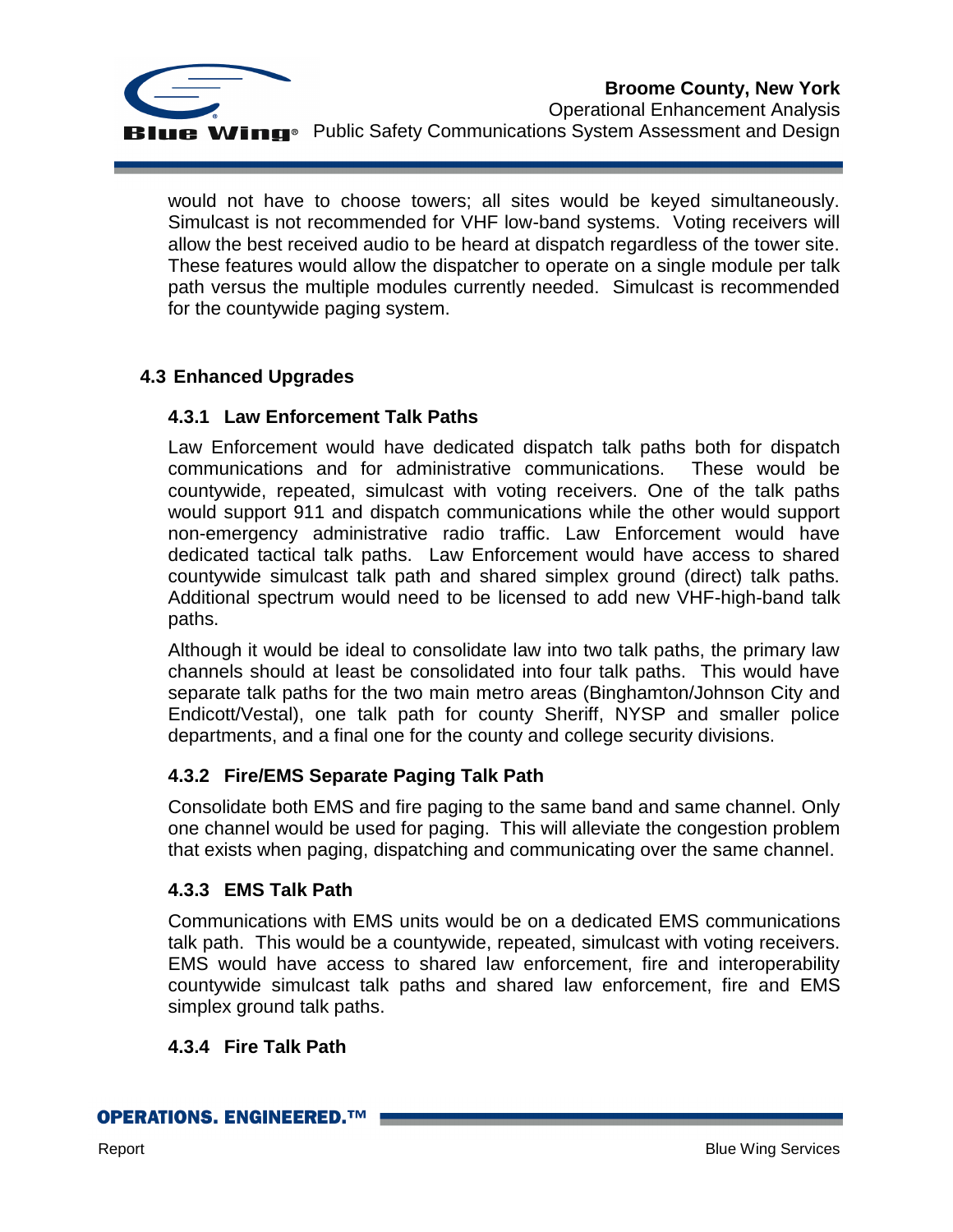

The fire service would have a dedicated communications talk path. This would be a countywide, repeated, simulcast with voting receivers. A second talk path may be added for the Binghamton/Johnson City metro area. Fire would have access to shared countywide simulcast talk path and shared tactical talk paths and fire-EMS dedicated and fire-EMS and law enforcement shared tactical and simplex ground talk paths.

#### <span id="page-18-0"></span>**4.3.5 Countywide Interoperability Talk Path**

Interoperability within the County would be supported by use of common TAC and simplex talk paths. If law enforcement remains on VHF high-band and fire and EMS migrate to a band other than VHF high band law enforcement may need to use multi-band radios.

#### <span id="page-18-1"></span>**4.3.6 Expanded Interoperability Channels**

The County should include the ability to monitor and communicate on the national interoperability channels. This will provide the greatest amount of flexibility of the potential responding agency to intercommunicate to the dispatcher and allow for these talk paths to be patched to County communications channels.

#### <span id="page-18-2"></span>**4.4 Enhanced System Feature Sets**

The County has evaluated the use of Project 25 features including UID, emergency, text and status messaging, and AVL. It is recommended that the basic data capabilities of P25 not be implemented because of poor functionality and cost. The desired features by service group are indicated in the right side columns.

| <b>System Features and</b><br><b>Service Requirement</b> | Analog<br><b>Conventional Project 25</b><br><b>Features</b> | <b>Digital</b><br><b>Features</b> | <b>Broome</b><br>Law<br><b>Enforcement</b> | <b>Broome</b><br>Fire | <b>Broome</b><br><b>EMS</b> |
|----------------------------------------------------------|-------------------------------------------------------------|-----------------------------------|--------------------------------------------|-----------------------|-----------------------------|
| <b>Caller Recognition</b>                                |                                                             |                                   |                                            |                       |                             |
| Unit ID (UID)                                            | Yes                                                         | Yes                               | Yes                                        | Yes                   | Yes                         |
| Emergency                                                | Yes                                                         | Yes                               | Yes                                        | Yes                   | Yes                         |
| <b>Caller Location</b>                                   |                                                             |                                   |                                            |                       |                             |
| AVL                                                      | No                                                          | Yes                               | Yes                                        | No                    | Yes                         |
| Messaging                                                |                                                             |                                   |                                            |                       |                             |
| <b>Status Messaging</b>                                  | Yes                                                         | Yes                               | <b>No</b>                                  | No                    | No                          |
| <b>Text Messaging</b>                                    | No                                                          | Yes                               | No                                         | No                    | No                          |
| Security                                                 |                                                             |                                   |                                            |                       |                             |
| <b>Voice Security</b>                                    |                                                             |                                   |                                            |                       |                             |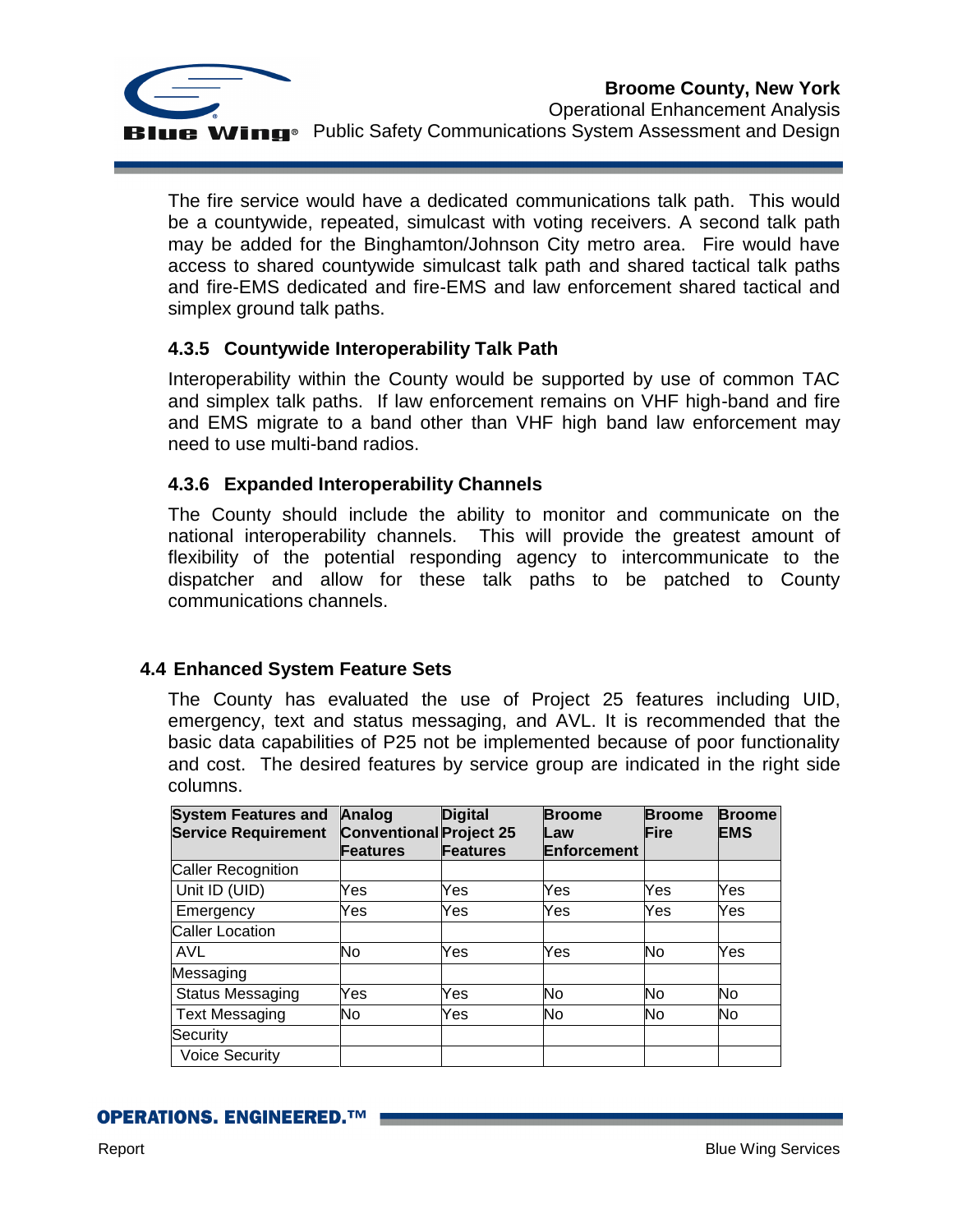

### **Broome County, New York**

Operational Enhancement Analysis Public Safety Communications System Assessment and Design

<span id="page-19-0"></span>

| <b>System Features and</b><br><b>Service Requirement</b> | Analog<br><b>Conventional Project 25</b><br><b>Features</b> | <b>Digital</b><br>Features | <b>Broome</b><br>Law<br><b>Enforcement</b> | <b>Broome</b><br><b>Fire</b> | <b>Broome</b><br><b>EMS</b> |
|----------------------------------------------------------|-------------------------------------------------------------|----------------------------|--------------------------------------------|------------------------------|-----------------------------|
| Encryption                                               | No                                                          | Yes                        | Yes                                        | <b>No</b>                    | No                          |
| Scrambling                                               | Yes                                                         | No                         | No                                         | No                           | No                          |
| Data                                                     |                                                             |                            |                                            |                              |                             |
| 19.2K Data                                               | No                                                          | Yes                        | No                                         | <b>No</b>                    | No                          |
| <b>Broadband Data</b><br>Applications                    | No                                                          | No                         | Yes                                        | No                           | Yes                         |

Table 4-1: Enhanced System Feature Sets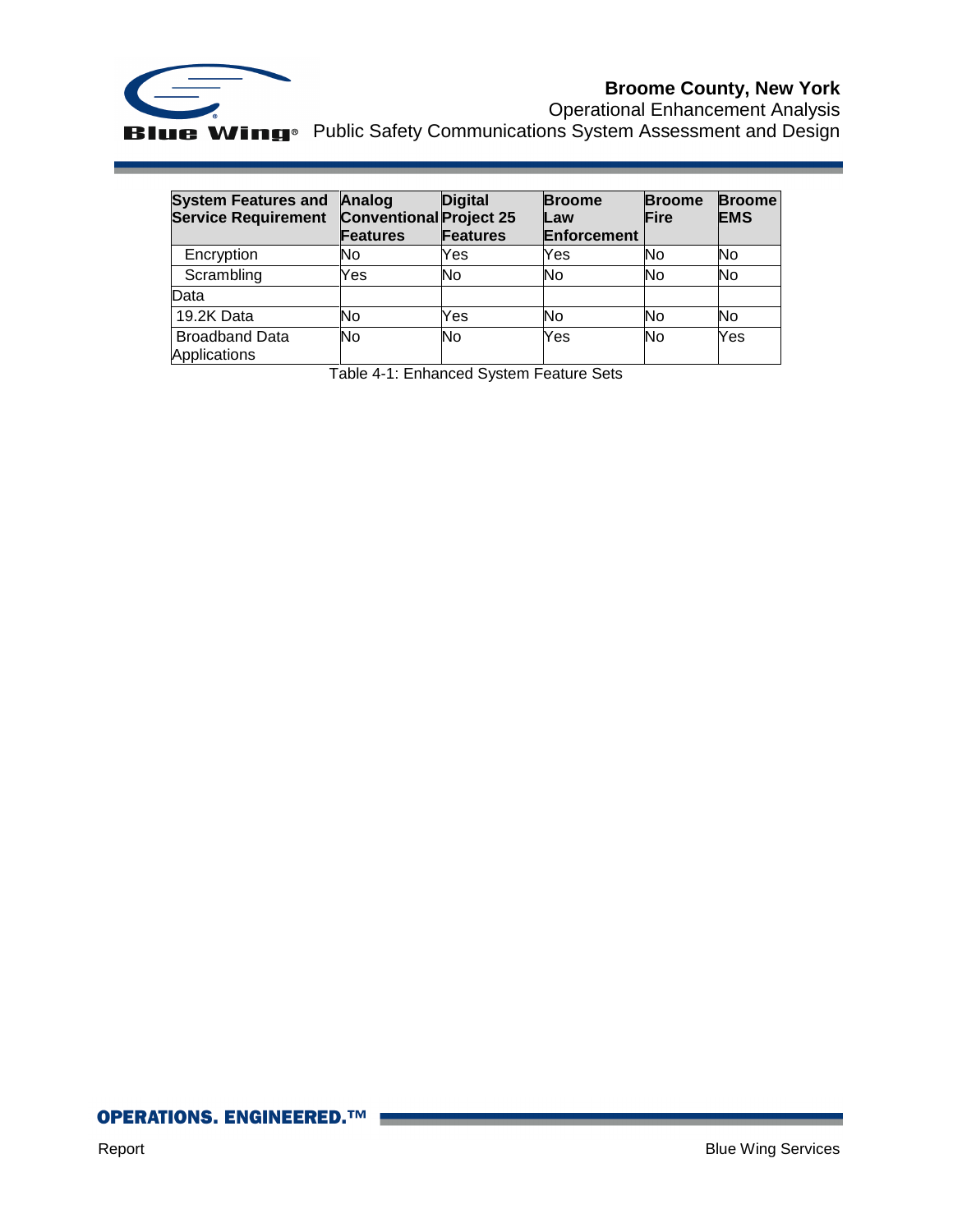

#### <span id="page-20-0"></span>**5 Paging Methods**

#### <span id="page-20-1"></span>**5.1 Dedicated Paging Talk path**

It is recommended that the County maintain a common talk path for paging of EMS and fire personnel. Preferably this channel should be located in either the UHF or VHF high band.

#### <span id="page-20-2"></span>**5.2 Simulcast Paging**

The single talk path used for paging should be simulcast countywide to eliminate the need for multiple transmissions to send a page and to improve the coverage.

#### <span id="page-20-3"></span>**5.3 Consider Alphanumeric Paging**

Alphanumeric paging will allow the dispatchers to take advantage of quicker paging and the ability to use the paging and alerting system to send text call information and to be to update call status using the paging system. This will increase speed, accuracy and information. Alphanumeric systems may be configured so that authorized users (chiefs and agency officers) can access the system to send low priority administrative pages to their members. Using these capability dispatchers could be removed from many department and agency nonemergency notification issues.

The brief overview of alphanumeric paging provides high-level advantages of digital paging.

- Less expensive pagers, typically \$100 to \$150 vs. \$400 to \$500 for an analog voice pager.
- Better performance in weak signal areas. More efficient use of frequencies, because typically, digital pages require less time to be send compared with a tone/voice page.
- The ability to expand the paging system use to other departments and uses within the County. The pages can be prioritized to allow the emergency services pages to always have highest priority and the lower level pages to be sent as time is available. The devices display the call information on a message screen or similar device.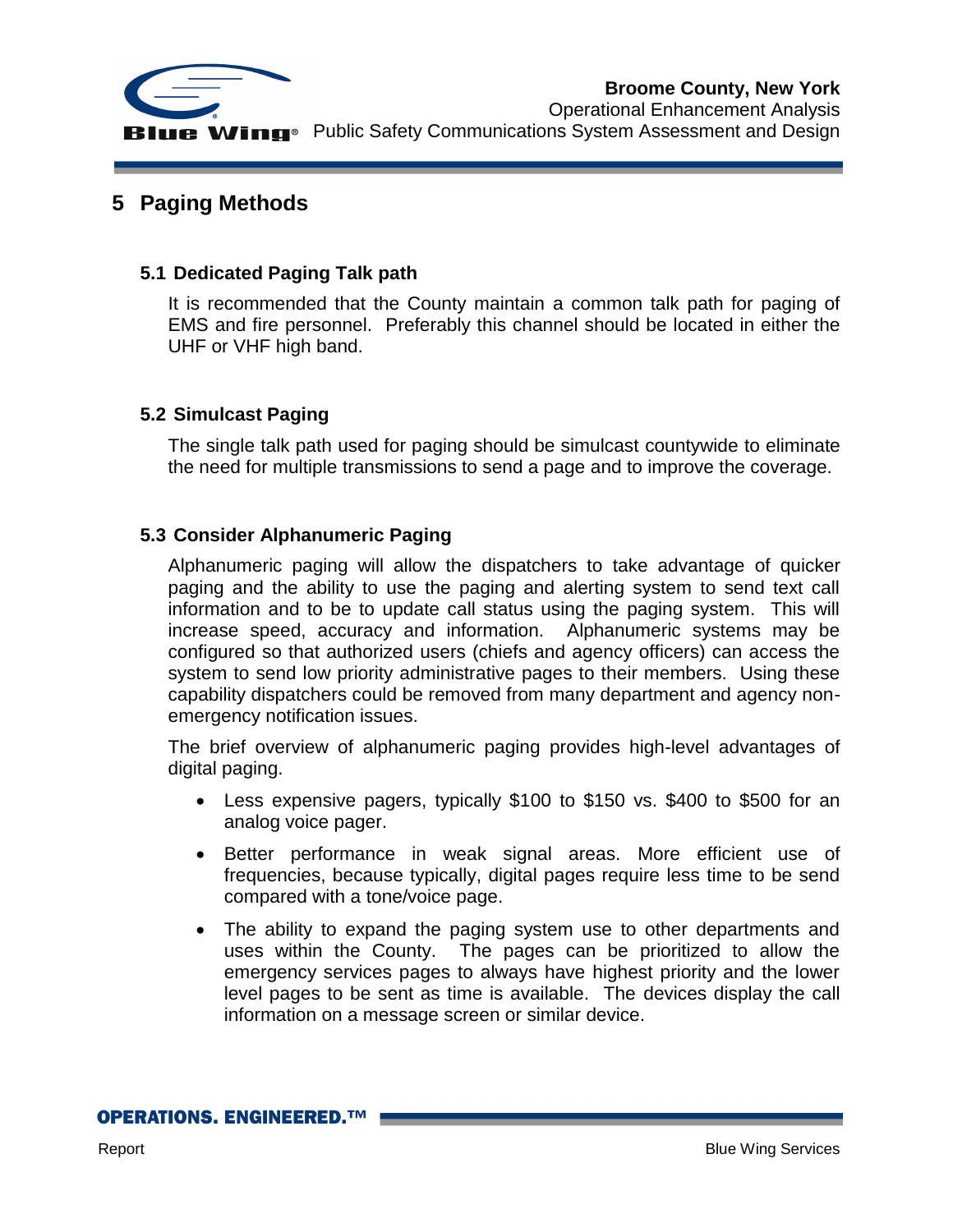

#### <span id="page-21-0"></span>**6 Data Methods**

#### <span id="page-21-1"></span>**6.1 Low Speed Data**

The enhanced data features implemented by the County should be a commonly supported part of the protocol. Analog conventional does not inherently support any type of data transfer. Digital Project 25, either conventional or trunked, supports a number of basic data features. UID and emergency are low-cost additions to purchasing a digital Project 25 system and are embedded in the protocol. Additional applications such as AVL and text messaging are also supported by the protocol. These features could be available to all users of the system, and would allow additional information even when using portables. This would enhance the basic operations greatly. UID and emergency would allow the dispatchers and other radio users to have a better situational understanding of who is transmitting and/or activated the emergency button. AVL integrated with the dispatch system, especially in the case of EMS and law enforcement, would allow for efficient dispatching of closest vehicle.

In reviewing low-speed data applications, Broome County Law Enforcement and EMS would like the ability to have an AVL application to know the location of the vehicles. Although this is a Project 25 feature, the use of commercial air cards should be evaluated as an alternative, especially if mobile data computers are being installed. Air cards are recommended because of their speed and adaptability to future requirements.

#### <span id="page-21-2"></span>**6.2 High Speed Data and Broadband**

Currently, the County has generally good cellular coverage in the populated areas and marginal cellular coverage in the eastern portions with many dead spots. However, the coverage will continue to improve over time. At this time, it is best that the County continues to first focus on the voice and cellular data solutions. It is recommended that in the short term and most likely the long term, due to the cost of a private data system that the County focus on solutions provided by commercial carriers. The carriers have significant penetration into the public safety marketplace and continue to improve not only the application integration but also the data speeds. It is the belief of most industry experts that a County would be unable to provide a private data system at a commercially competitive cost or recycle the technology at a rate to keep up with advances in the commercial marketplace. If the County has concerns about the coverage, it is recommended the County look at creating known hot spots at government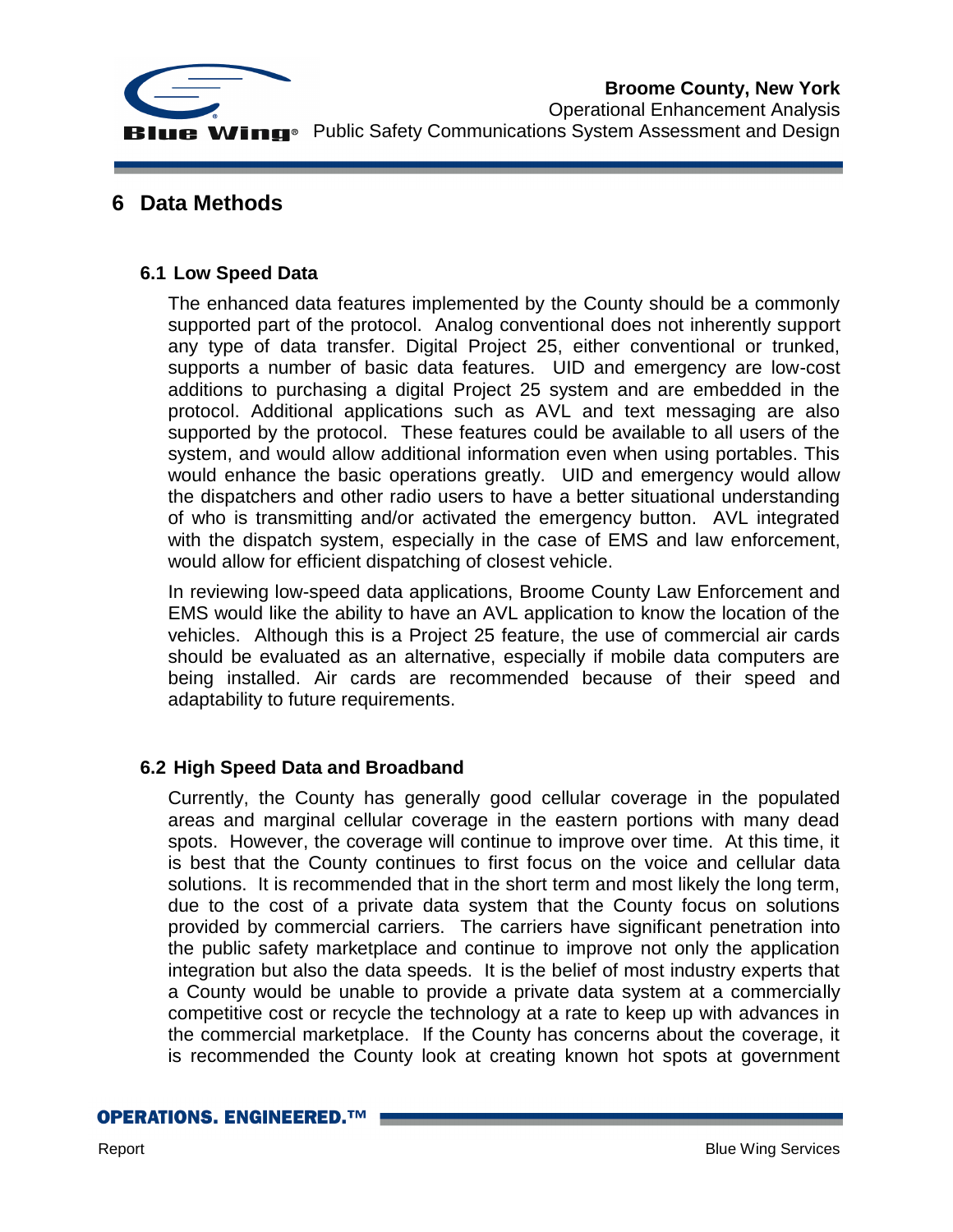

facilities in which a subscriber could roam into and transfer information as needed.

The interest in high-speed data was driven mainly by Law Enforcement within Broome County. This direction is consistent with the majority of the other public safety users throughout the state.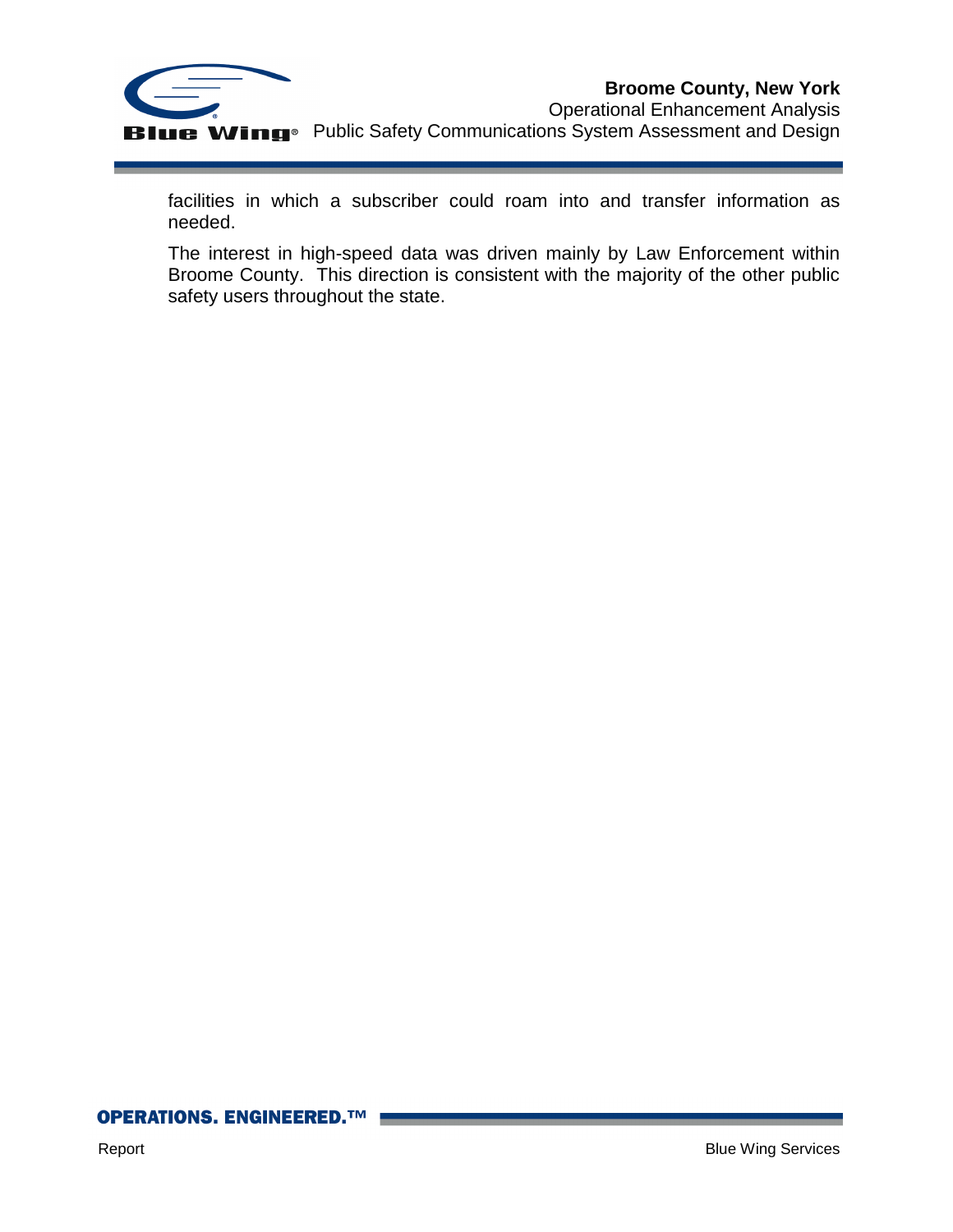

#### <span id="page-23-0"></span>**7 Talk Paths**

#### <span id="page-23-1"></span>**7.1 Overview**

In a conventional system, the use of an additional talk path would require acquiring additional frequencies. With a trunked system, additional talk paths would, up to a certain point, only require programming another talk path into the system with no additional frequencies necessary. A sufficient number of talk paths are required to support primary users within their service areas. Having too many talk paths or talk groups in a trunked system causes fragmentation and inefficiency.

Currently the County Law Enforcement system is VHF high-band simulcast. The local law enforcement systems are VHF high-band conventional except for Binghamton and Johnson City which are UHF conventional. To add more talk paths would require additional frequencies.

The following plans would meet the current and projected talk path requirements. It is recommended that all radios within a given service use a similar talk path plan. For example, within the fire service, all radios would have the same talk path talk path plan with regard to county talk paths. For certain interoperability requirements talk paths would be patched as needed by the dispatcher to the required talk path.

#### <span id="page-23-2"></span>**7.2 Talk Path Requirements**

The following operating practices are suggested to be followed to optimize the performance of the proposed radio system to minimize the use of wide-area talk paths and to use simplex tactical talk paths when appropriate. As appropriate, use national interoperability talk paths to manage specialized interoperations situations.

The use of paging could be a used as an operational communications tool. This would include sending operational messages to reduce two-way voice communications. In the fire service incident commanders will need to monitor and communicate on tactical (on-scene) and dispatch (incident scene to dispatcher) talk paths. While some incident commanders are comfortable with carrying two radios some would prefer to only one. For the latter group the paging system could be used to alert the officer to contact dispatch or send other operational information.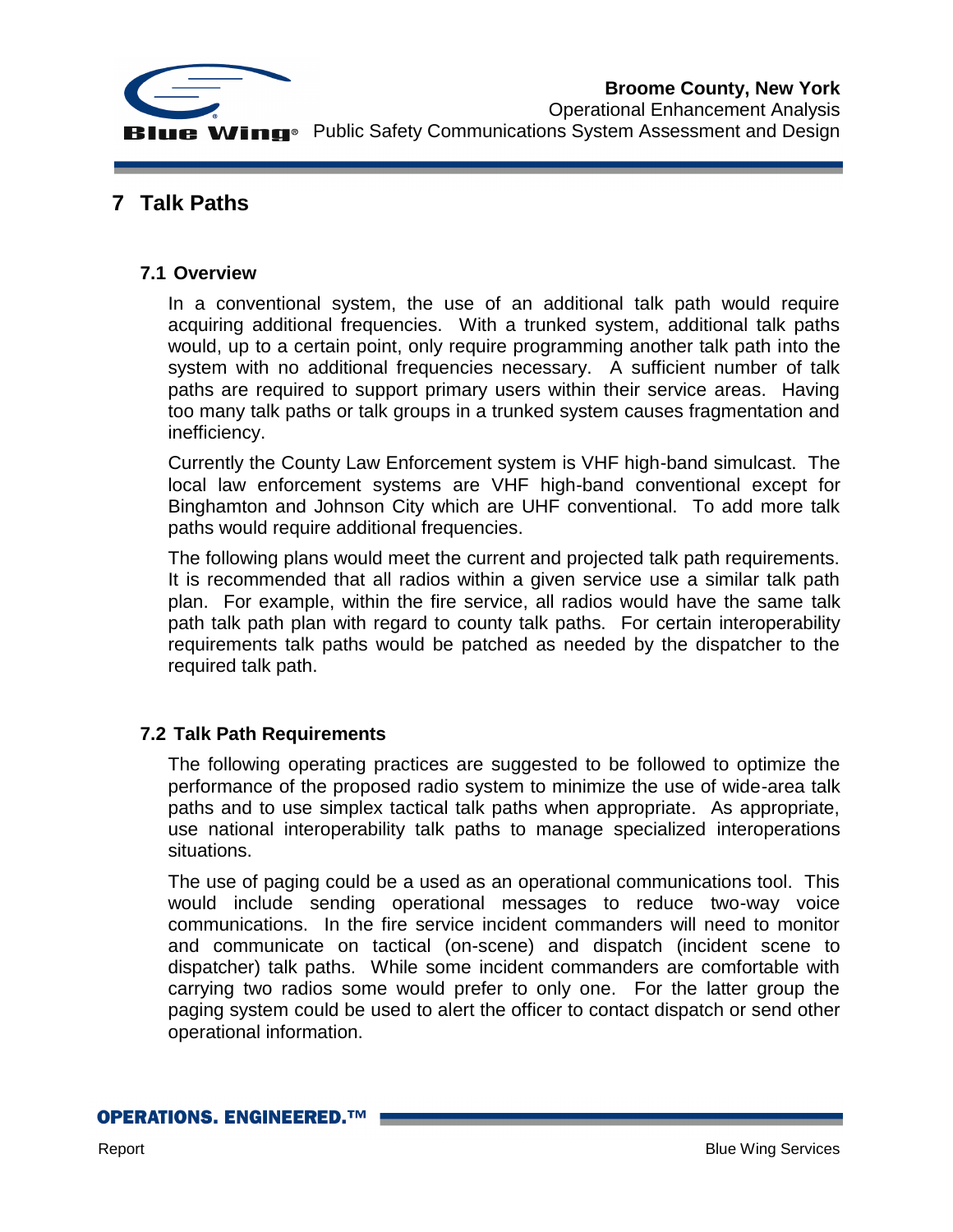

The County must establish and enforce standard operating procedures (SOP) for radio system usage for dispatch and field operations. The SOP would provide guidance on when to use specific talk paths and the management of talk path resources.

The tables below outlines the basic talk path plans for law enforcement, fire and EMS. The sample talk path plans are based on the use of a 16 talk path radio. These talk path plans assume using trunking for law enforcement, fire and EMS.

#### <span id="page-24-0"></span>**7.3 Law Enforcement Talk Path Plan**

The talk paths would be used as follows:

- COM LAW1-7 are used for communications with law enforcement. These would be countywide repeated-simulcast systems. COM LAW1, 2, 3, 4 and 7 are countywide systems. COM LAW 5 and 6 are metro regional systems.
- Tactical 10 to 12– Countywide area tactical talk path for exclusive law enforcement communications.
- Tactical 20 and 21 Multi service countywide area talk paths exclusive for law enforcement.
- Ground 50 and 51– On-scene direct, law enforcement only, unit to unit, communications talk paths.

| <b>Radio</b><br><b>Position</b> | <b>Function</b>         | <b>Name</b> | <b>Groups</b>                                      | <b>Frequency Frequency Type</b><br>(Transmit) | (Receive)  |       | Area of<br><b>Operation</b>           |
|---------------------------------|-------------------------|-------------|----------------------------------------------------|-----------------------------------------------|------------|-------|---------------------------------------|
|                                 | Communications COM-LAW1 |             | Sheriff/SP/<br>Deposit/Port<br><b>Dickinson</b>    | TBD                                           | TBD        |       | Simulcast Countywide                  |
| 12                              | Communications COM-LAW2 |             | Sheriff/SP/<br>Deposit/Port<br>Dickinson-<br>Admin | TBD                                           | TBD        |       | Simulcast Countywide                  |
| lЗ                              | Communications COM-LAW3 |             | Endicott/<br>Vestal                                | TBD                                           | TBD        |       | Simulcast Countywide                  |
| 14                              | Communications COM-LAW4 |             | Endicott/<br>Vestal-Admin                          | TBD                                           | <b>TBD</b> |       | Simulcast Countywide                  |
| 5                               | Communications COM-LAW5 |             | Binghamton/<br>Johnson City                        | TBD                                           | <b>TBD</b> | Metro | Binghamton/<br>Simulcast Johnson City |
| 6                               | Communications COM-LAW6 |             | Binghamton/<br>Johnson City<br>Admin               | TBD                                           | <b>TBD</b> | Metro | Binghamton/<br>Simulcast Johnson City |

Ground 60 and 61 – Multi service on-scene direct communications paths.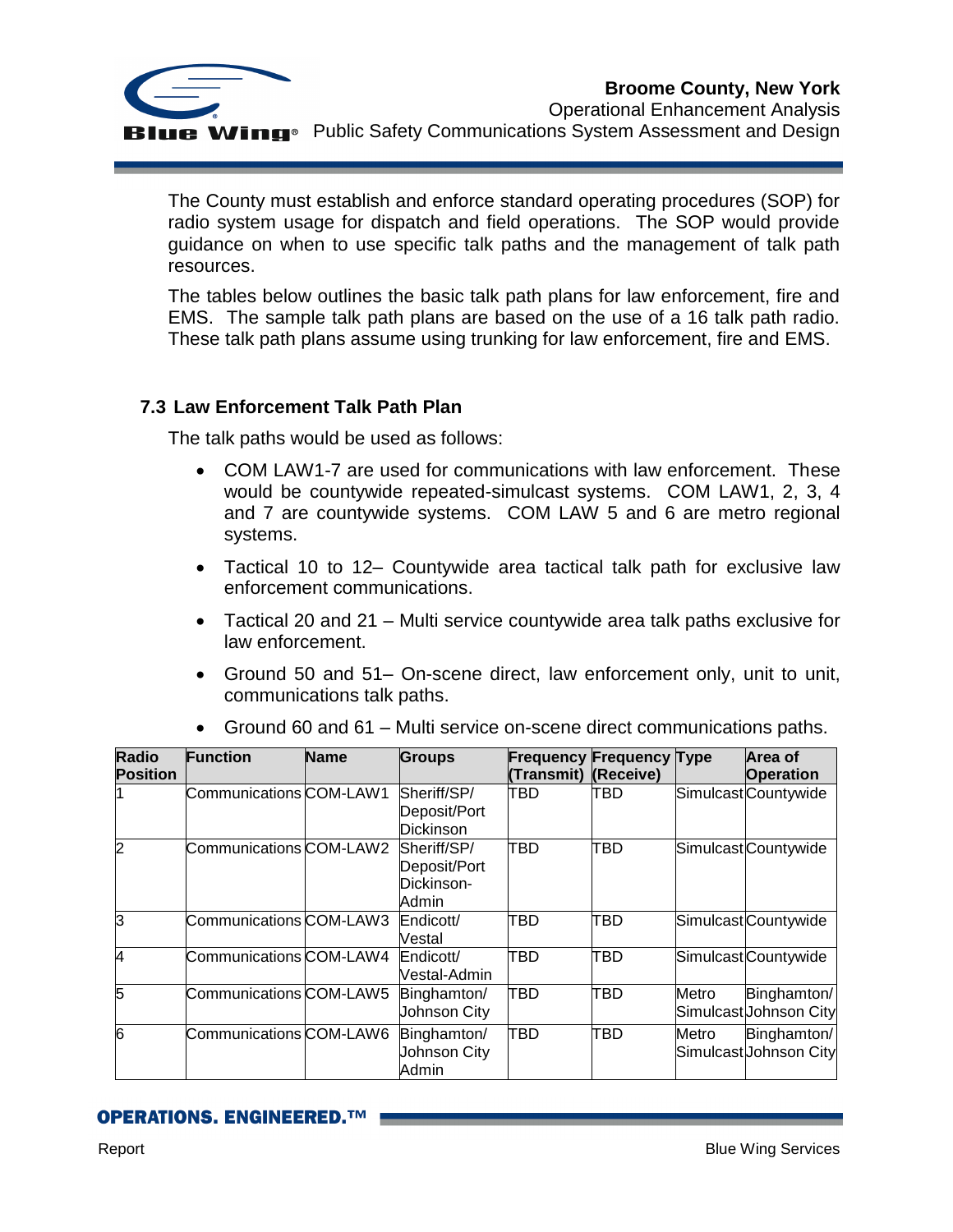

#### **Broome County, New York**

Operational Enhancement Analysis **ue Wing**<sup>®</sup> Public Safety Communications System Assessment and Design

| <b>Radio</b>    | <b>Function</b>         | <b>Name</b>       | <b>Groups</b> | <b>Frequency Frequency Type</b> |           |                | Area of              |
|-----------------|-------------------------|-------------------|---------------|---------------------------------|-----------|----------------|----------------------|
| <b>Position</b> |                         |                   |               | (Transmit)                      | (Receive) |                | <b>Operation</b>     |
|                 | Communications COM-LAW7 |                   | Security/BCC  | TBD                             | TBD       |                | Simulcast Countywide |
| 8               | Tactical                | TAC10             | LE            | TBD                             | TBD       |                | Simulcast Countywide |
| 9               | Tactical                | TAC11             | LE            | TBD                             | TBD       |                | Simulcast Countywide |
| 10              | Tactical                | TAC <sub>12</sub> | LЕ            | TBD                             | TBD       |                | Simulcast Countywide |
| 11              | Tactical                | TAC <sub>20</sub> | LE/FIRE/EMS   | TBD                             | TBD       |                | Simulcast Countywide |
| 12              | Tactical                | TAC21             | LE/FIRE/EMS   | TBD                             | TBD       |                | Simulcast Countywide |
| 13              | Ground                  | GRD50             | LE            | TBD                             | TBD       | <b>Simplex</b> | On-scene             |
| 14              | Ground                  | GRD51             | LE            | TBD                             | TBD       | <b>Simplex</b> | On-scene             |
| 15              | Ground                  | GRD60             | LE/FIRE/EMS   | TBD                             | TBD       | Simplex        | On-scene             |
| 16              | Ground                  | GRD61             | LE/FIRE/EMS   | TBD                             | TBD       | Simplex        | On-scene             |

Table 7-1: Law Enforcement Talk Path Plan

#### <span id="page-25-1"></span><span id="page-25-0"></span>**7.4 Fire-EMS Talk Path Plan**

The fire – EMS talk path plan is based on a 16 talk path radio. The following talk paths are recommended:

- COM-FIRE 1, 2 and COM-EMS For fire service and EMS communications with the communications center.
- Tactical 20 24 Multi service countywide area talk path.
- Ground 60 64 Multi service on-scene direct communications
- PAG Paging talk path

| <b>Radio</b><br><b>Position</b> | <b>Function</b>           | <b>Name</b>       | <b>Groups</b>               | (Transmit) (Receive) | <b>Frequency Frequency Type</b> |         | Area of<br><b>Operation</b> |
|---------------------------------|---------------------------|-------------------|-----------------------------|----------------------|---------------------------------|---------|-----------------------------|
|                                 | Communications COM-FIRE 1 |                   | Fire                        | TBD                  | TBD                             |         | Simulcast Countywide        |
| $\overline{2}$                  | Communications COM-EMS    |                   | <b>EMS</b>                  | TBD                  | TBD                             |         | Simulcast Countywide        |
| 3                               | Communications COM-FIRE 2 |                   | Binghamton/<br>Johnson City | TBD                  | TBD                             |         | Simulcast Countywide        |
| 4                               | Tactical                  | TAC <sub>20</sub> | LE/FIRE/EMSTBD              |                      | TBD                             |         | Simulcast Countywide        |
| 5                               | Tactical                  | TAC21             | LE/FIRE/EMSTBD              |                      | TBD                             |         | Simulcast Countywide        |
| 6                               | Tactical                  | TAC22             | LE/FIRE/EMSTBD              |                      | TBD                             |         | Simulcast Countywide        |
|                                 | Tactical                  | TAC23             | LE/FIRE/EMSTBD              |                      | TBD                             |         | Simulcast Countywide        |
| 8                               | Tactical                  | TAC24             | LE/FIRE/EMSTBD              |                      | TBD                             |         | Simulcast Countywide        |
| 9                               | Ground                    | GRD60             | LE/FIRE/EMSTBD              |                      | TBD                             | Simplex | On-scene                    |
| 10                              | Ground                    | GRD61             | LE/FIRE/EMSTBD              |                      | TBD                             | Simplex | On-scene                    |
| 11                              | Ground                    | GRD62             | LE/FIRE/EMSTBD              |                      | TBD                             | Simplex | On-scene                    |
| 12                              | Ground                    | GRD63             | LE/FIRE/EMSTBD              |                      | TBD                             | Simplex | On-scene                    |
| 13                              | Ground                    | GRD64             | LE/FIRE/EMSTBD              |                      | TBD                             | Simplex | On-scene                    |
| 14                              | Paging                    | <b>PAG</b>        | Fire-EMS                    | <b>TBD</b>           | TBD                             | Simplex | Countywide                  |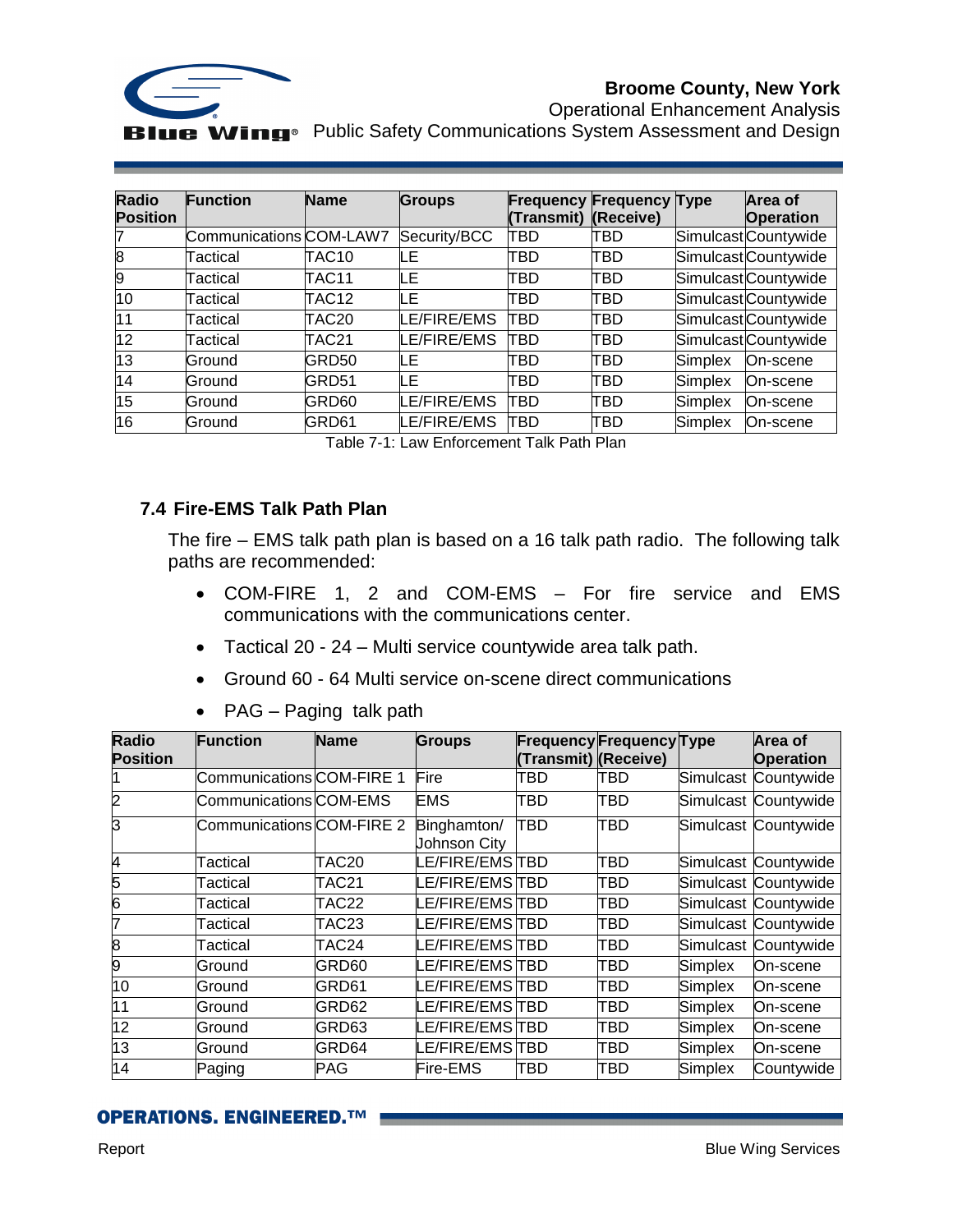

Operational Enhancement Analysis

| <b>Radio</b>    | <b>Function</b>           | <b>Name</b> | <b>Groups</b> |                      | <b>Frequency Frequency Type</b> | Area of              |
|-----------------|---------------------------|-------------|---------------|----------------------|---------------------------------|----------------------|
| <b>Position</b> |                           |             |               | (Transmit) (Receive) |                                 | <b>Operation</b>     |
| 15              | Communications COM-EMS    |             | <b>IEMS</b>   | TBD                  | ITBD                            | Simulcast Countywide |
| l16             | Communications COM-FIRE 1 |             | Fire          | TBD                  | <b>TBD</b>                      | Simulcast Countywide |

Table 7-2: Fire-EMS Service Talk Path Plan

#### <span id="page-26-2"></span><span id="page-26-0"></span>**7.5 Fire/EMS Paging and Alerting**

The fire/EMS paging and alerting talk path would be dedicated to paging and siren activation. The system would have countywide simulcast coverage.

| <b>Radio Position</b>            | <b>Function</b> | <b>Name</b> | <b>Groups</b>   | <b>Frequency</b><br>(Transmit) | <b>Frequency</b><br>(Receive) | <b>T</b> vpe | <b>Area of</b><br><b>Operation</b> |
|----------------------------------|-----------------|-------------|-----------------|--------------------------------|-------------------------------|--------------|------------------------------------|
| Pager/Station<br><b>Monitors</b> | Paging          | <b>PAG</b>  | <b>Fire-EMS</b> | <b>TBD</b>                     | <b>NA</b>                     | Simplex      | Countywide                         |

Table 7-3: Fire/EMS Paging and Alerting Talk Paths

#### <span id="page-26-3"></span><span id="page-26-1"></span>**7.6 Talk Path Requirements**

The following outline the number of talk paths required to support the communications plans above. Based on these requirements the system could not be supported via conventional channels and would be required to implement a trunked system to meet the requirements.

| Group           | Repeater | Simplex |
|-----------------|----------|---------|
| Law Enforcement |          |         |
| Communications  | 4        |         |
| Administration  | 3        |         |
| Tactical        | 3        |         |
| Ground          |          | 2       |
| Fire/EMS        |          |         |
| Paging          |          |         |
| Communications  | 3        |         |
| Tactical        | 5        |         |
| Ground          |          | 5       |
| Total           | 19       | g       |

<span id="page-26-4"></span>Table 7-4: Talk Path Requirements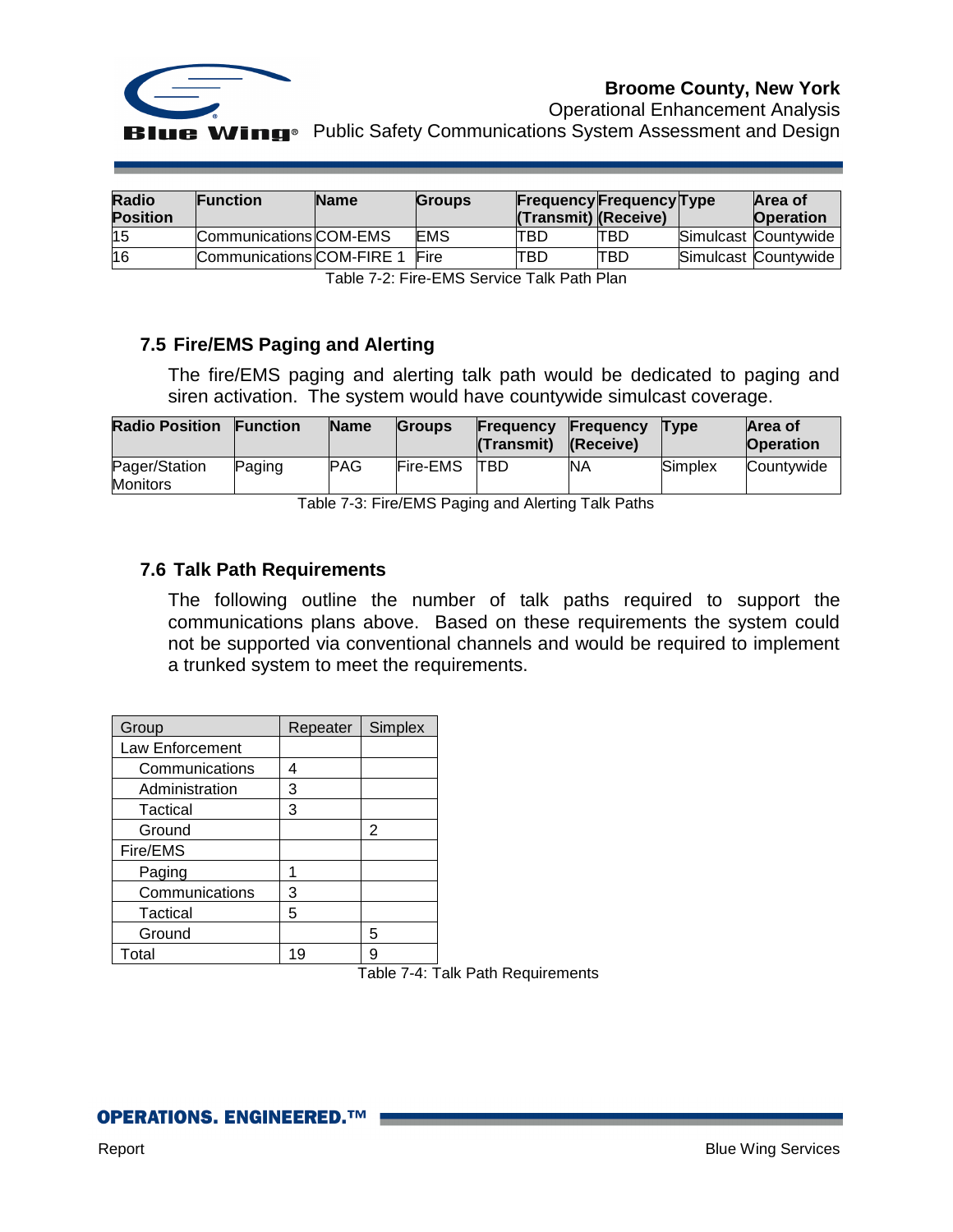

#### <span id="page-27-0"></span>**8 Interoperability**

#### <span id="page-27-1"></span>**8.1 Overview**

Currently, the County has limited interoperability capabilities via various law enforcement, EMS and fire talk paths. The majority of these talk paths are used for on-scene communications. The County dispatch center has a small group of talk paths that support base station operations that would provide interoperability.

The County should implement a straight forward plan with two levels of interoperability.

#### <span id="page-27-2"></span>**8.2 Level 1**

The first level would facilitate County interoperability across the various County services. All services would have a common group of tactical talk paths. These talk paths would be assigned by the dispatcher and could not be used unless approved by the dispatcher. The majority of the time these talk paths would be used for fire/EMS operations but could be used for interoperability between services as needed. To the degree possible within the selected band, this level would also support the New York State commonly used interoperability talk paths.

#### <span id="page-27-3"></span>**8.3 Level 2**

For the second level, the County would support the national interoperability plan and program the band-appropriate talk paths in each radio to allow communications between a host of agencies providing mutual aid during a large incident.

These interoperability talk path plans assume a similar band of operation. If different bands were required between services, then dispatcher-aided console patching would be required to allow interconnects to occur. Even if the County chooses to develop digital P25 systems all interoperability talk paths would be analog. This will ensure compatibility between County and out-of-county responders and comply with Department of Homeland Security configuration recommendations.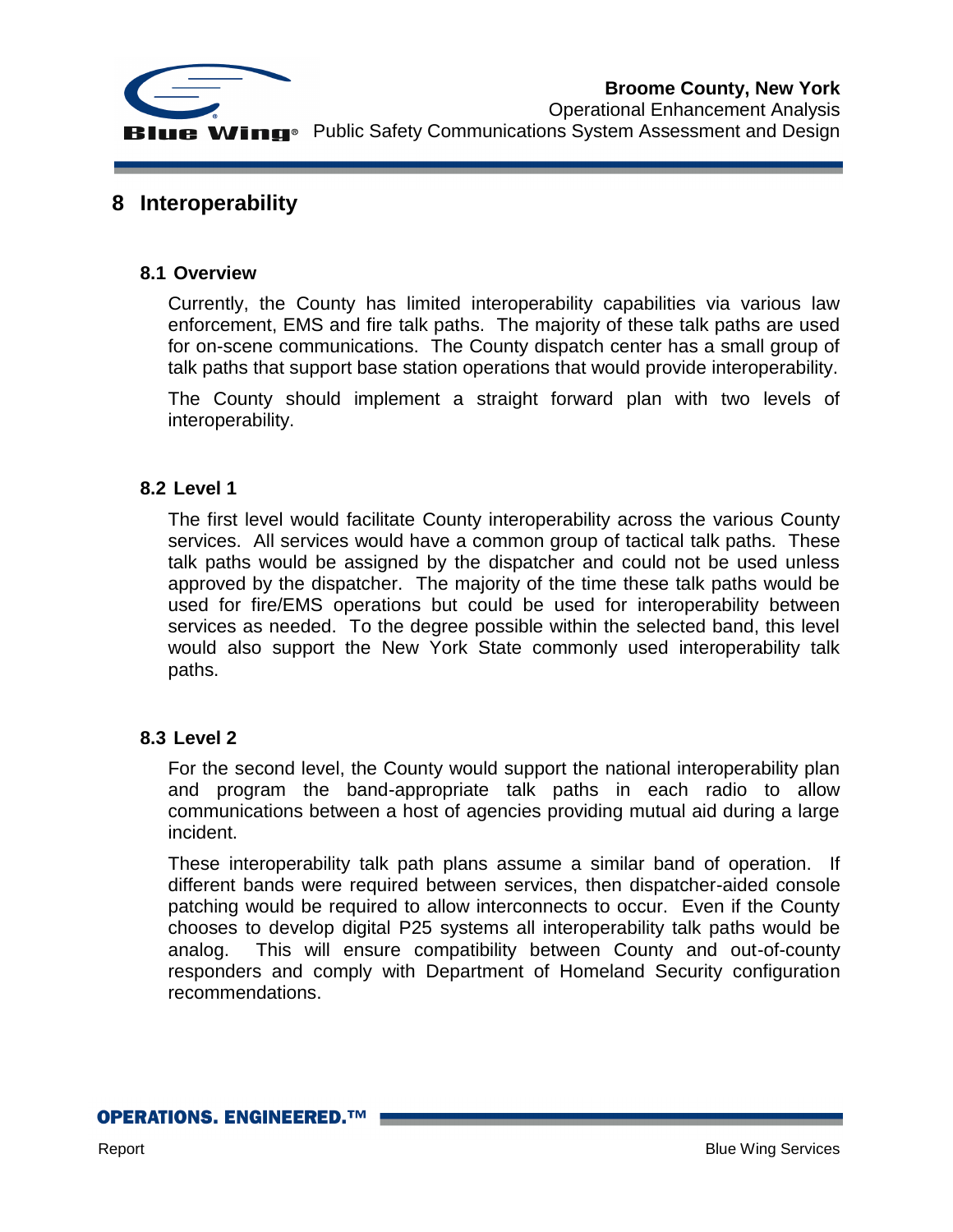

Operational Enhancement Analysis

#### <span id="page-28-0"></span>**8.4 Law Enforcement Talk Path Plan using the National Interoperability Channels**

| <b>Radio</b><br><b>Position</b> | <b>Function</b>       | <b>Name</b>  | <b>Groups</b>                                    | Frequency<br>(Transmit) | <b>Frequency Type</b><br>(Receive) |          | Area of<br><b>Operation</b>           |
|---------------------------------|-----------------------|--------------|--------------------------------------------------|-------------------------|------------------------------------|----------|---------------------------------------|
|                                 | Communications        | COM-LAW1     | Sheriff/SP/<br>Deposit/ Port<br><b>Dickinson</b> | TBD                     | TBD                                |          | Simulcast Countywide                  |
| 2                               | Communications        | COM-LAW3     | Endicott/ Vestal                                 | TBD                     | TBD                                |          | Simulcast Countywide                  |
| 3                               | <b>Communications</b> | COM-LAW5     | Binghamton/<br>Johnson City                      | TBD                     | TBD                                | Metro    | Binghamton/<br>Simulcast Johnson City |
| 4                               | Communications        | COM-LAW7     | Security/ BCCC                                   | TBD                     | TBD                                |          | Simulcast Countywide                  |
| 5                               | <b>X-CALL</b>         | X-CALL       | E/FIRE/EMS                                       | TBD                     | TBD                                |          | Repeater Single Site                  |
| 6                               | X-TAC                 | X-TAC-D      | E/FIRE/EMS                                       | TBD                     | TBD                                | Simplex  | On-scene                              |
| 7                               | X-TAC                 | X-TAC-Repeat | LE/FIRE/EMS                                      | TBD                     | TBD                                | Repeater | Single Site                           |
| 8                               | X-TAC                 | X-TAC-D      | E/FIRE/EMS                                       | TBD                     | TBD                                | Simplex  | On-scene                              |
| 9                               | X-TAC                 | X-TAC-Repeat | LE/FIRE/EMS                                      | TBD                     | TBD                                | Repeater | <b>Single Site</b>                    |
| 10                              | X-TAC                 | X-TAC-D      | LE/FIRE/EMS                                      | TBD                     | TBD                                | Simplex  | On-scene                              |
| 11                              | X-TAC                 | X-TAC-Repeat | LE/FIRE/EMS                                      | TBD                     | TBD                                | Repeater | <b>Single Site</b>                    |
| 12                              | X-TAC                 | X-TAC-D      | LE/FIRE/EMS                                      | TBD                     | TBD                                | Simplex  | On-scene                              |
| 13                              | X-TAC                 | X-TAC-Repeat | LE/FIRE/EMS                                      | TBD                     | TBD                                |          | Repeater Single Site                  |
| 14                              | Spare                 |              |                                                  |                         |                                    |          |                                       |
| 15                              | Spare                 |              |                                                  |                         |                                    |          |                                       |
| 16                              | Spare                 |              |                                                  |                         |                                    |          |                                       |

<span id="page-28-1"></span>Table 8-1: Law Enforcement Talk Path Plan using the National Interoperability Channels

Radios would use two talk path banks – Bank 1 would be for in-county communications, while Bank 2 would be for interoperability.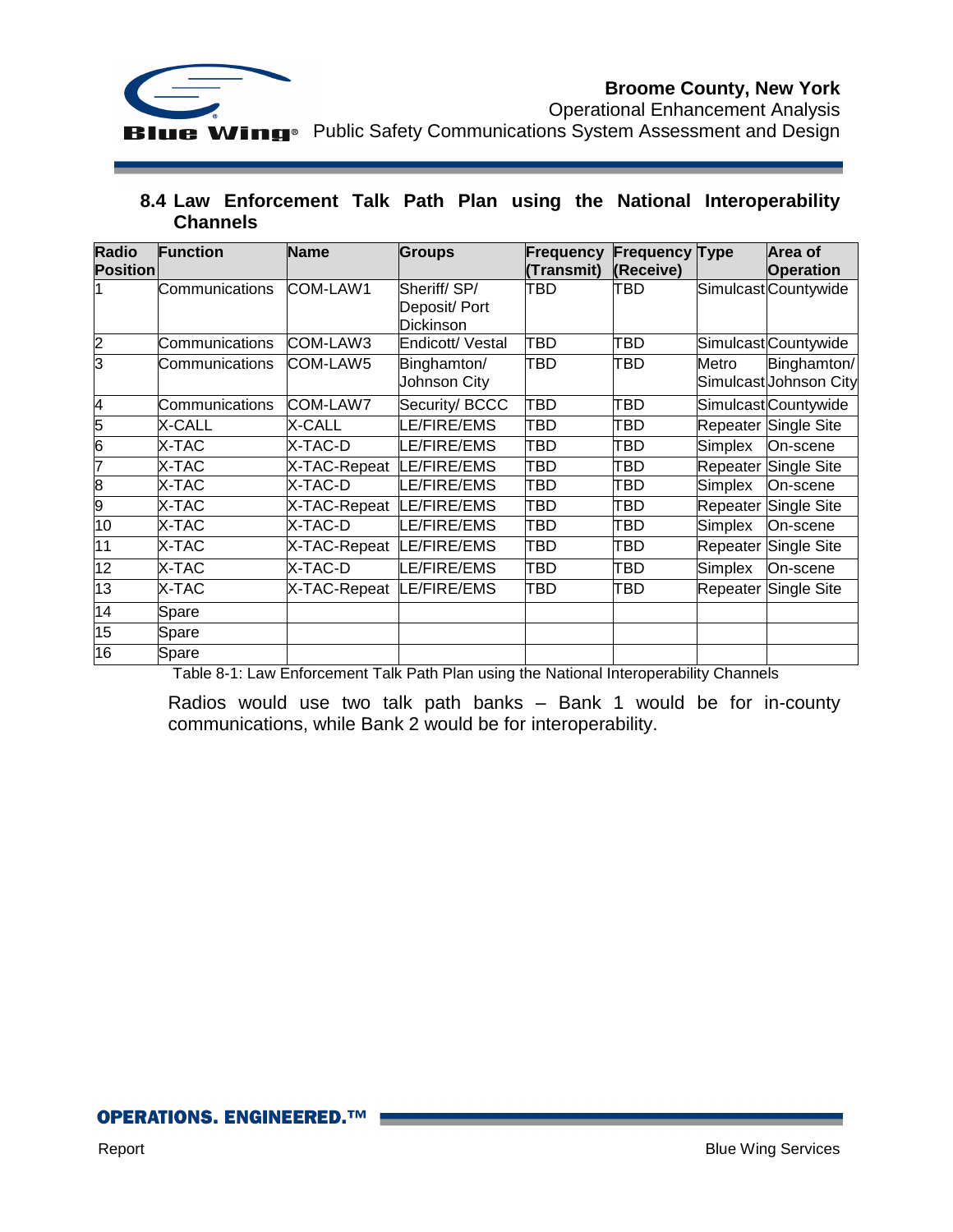

Operational Enhancement Analysis

| <b>Radio</b><br><b>Position</b> | <b>Function</b> | <b>Name</b>      | <b>Groups</b>     | <b>Frequency Frequency Type</b><br>(Transmit) | (Receive) |           | Area of<br><b>Operation</b> |
|---------------------------------|-----------------|------------------|-------------------|-----------------------------------------------|-----------|-----------|-----------------------------|
|                                 | Communications  | <b>COM-FIRE1</b> | <b>FIRE</b>       | TBD                                           | TBD       | Simulcast | Countywide                  |
| $\overline{c}$                  | Communications  | <b>COM-EMS</b>   | EMS               | TBD                                           | TBD       | Simulcast | Countywide                  |
| 3                               | Communications  | COM-FIRE2        | <b>FIRE</b>       | TBD                                           | TBD       | Simulcast | Countywide                  |
| 4                               | X-CALL          | X-CALL           | E/FIRE/EMS        | TBD                                           | TBD       | Repeater  | Single Site                 |
| 5                               | X-TAC           | X-TAC-D          | E/FIRE/EMS        | TBD                                           | TBD       | Simplex   | On-scene                    |
| 6                               | X-TAC           | X-TAC-Repeat     | <b>E/FIRE/EMS</b> | TBD                                           | TBD       | Repeater  | Single Site                 |
| 7                               | X-TAC           | X-TAC-D          | E/FIRE/EMS.       | TBD                                           | TBD       | Simplex   | On-scene                    |
| 8                               | X-TAC           | X-TAC-Repeat     | LE/FIRE/EMS       | TBD                                           | TBD       | Repeater  | Single Site                 |
| 9                               | X-TAC           | X-TAC-D          | E/FIRE/EMS        | TBD                                           | TBD       | Simplex   | On-scene                    |
| 10                              | X-TAC           | X-TAC-Repeat     | LE/FIRE/EMS       | TBD                                           | TBD       | Repeater  | Single Site                 |
| 11                              | X-TAC           | X-TAC-D          | E/FIRE/EMS.       | TBD                                           | TBD       | Simplex   | On-scene                    |
| 12                              | X-TAC           | X-TAC-Repeat     | LE/FIRE/EMS       | TBD                                           | TBD       | Repeater  | Single Site                 |
| 13                              | Spare           | X-TAC            | E/FIRE/EMS        | TBD                                           | TBD       | Simplex   | On-scene                    |
| 13                              | Spare           |                  |                   |                                               |           |           |                             |
| 14                              | Spare           |                  |                   |                                               |           |           |                             |
| 15                              | Communications  | <b>COM-EMS</b>   | <b>EMS</b>        | TBD                                           | TBD       | Simulcast | Countywide                  |
| 16                              | Communications  | COM-FIRE1        | <b>FIRE</b>       | TBD                                           | TBD       | Simulcast | Countywide                  |

#### <span id="page-29-0"></span>**8.5 Fire-EMS Talk Path Plan using the National Interoperability Channels**

<span id="page-29-1"></span>Table 8-2: Fire- EMS Talk Path Plan using the National Interoperability Channels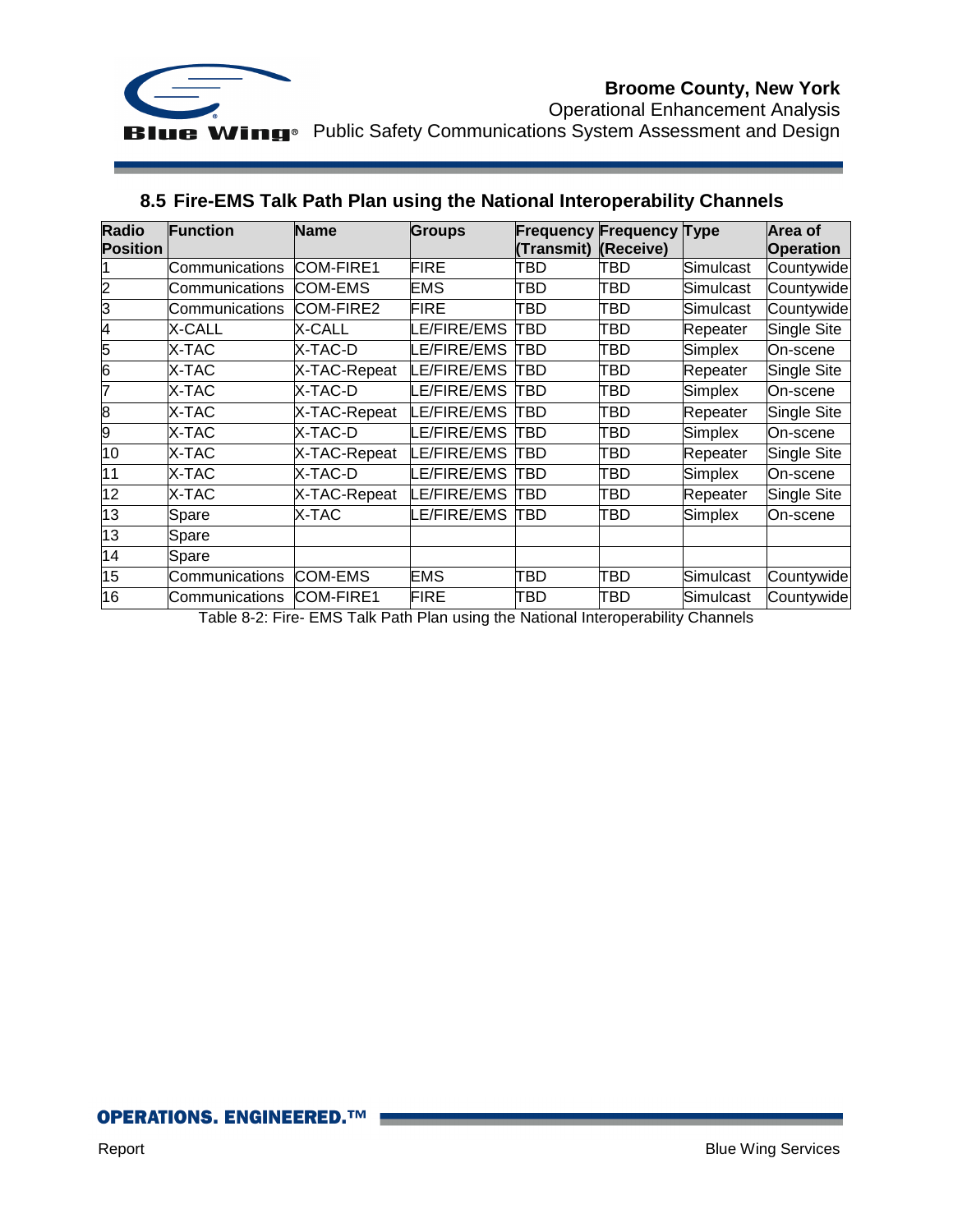

**Broome County, New York** Operational Enhancement Analysis **UIC Wing**<sup>®</sup> Public Safety Communications System Assessment and Design

#### <span id="page-30-0"></span>**9 Coverage**

#### <span id="page-30-1"></span>**9.1 Paging**

#### <span id="page-30-2"></span>**9.1.1 Requirement**

Paging coverage shall be designed to activate alphanumeric pagers worn on the hip in the street in 95% of the area in the County with 95% reliability. The paging signal shall be simulcast from all towers.

#### <span id="page-30-3"></span>**9.1.2 Dedicated Paging Talk Path**

The fire and EMS communities have traditionally used tone and voice paging. Blue Wing recommends use of a dedicated paging and alert talk path for fire and EMS. This permits unimpeded alerts that do not complete with two-way voice traffic. In addition, a dedicated paging system could become an operational tool. The paging system coverage needs to be improved through the use of additional sites, simulcast, and a new frequency (VHF-high-band or UHF) that better supports paging.

#### <span id="page-30-4"></span>**9.1.3 Tone and Voice verses Alphanumeric Paging**

Public safety paging can be supported either by tone and voice or alphanumeric paging systems. Both tone and voice and alphanumeric paging offer advantages and disadvantages. An advantage to alphanumeric paging is its ability to receive weak signals better, ability to be used as a versatile communications tool, operations in high noise environments and lower cost of subscriber equipment.

For Broome County, the general consensus is that improving the current tone paging system by moving to a better frequency, simulcasting, and providing a dedicated paging channel would provide the best solution.

#### <span id="page-30-5"></span>**9.2 Two-way Voice**

Two-way voice communications shall support the effective two-way communications between mobile vehicular units and the communications center. The wide area two-voice signal shall be simulcast from all towers at the same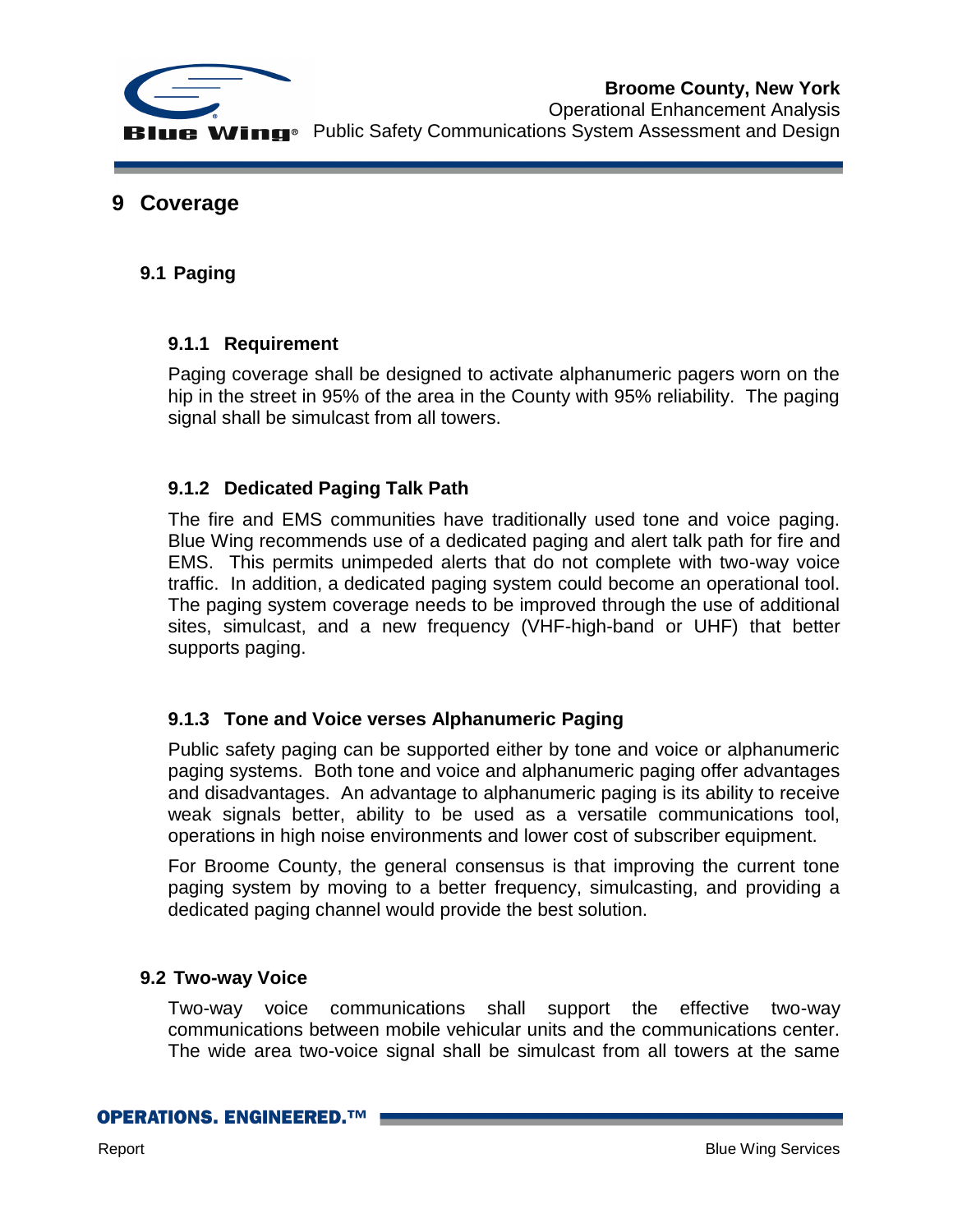

time, and the best received signal at the base station shall be chosen (voted) to be heard by the dispatchers.

#### <span id="page-31-0"></span>**9.2.1 Binghamton Metro Area**

The coverage requirement for the Binghamton Metro area as defined by the contour below shall be 95% Portable On-street Coverage with 95% reliability. The required voice quality shall be DAQ of 3.4 or better.

#### <span id="page-31-1"></span>**9.2.2 Greater Broome County**

The coverage requirement for the greater Broome County area outside of the Binghamton Metro area shall be 95% portable on-street coverage with 95% reliability. The required voice quality shall be DAQ of 3.4 or better.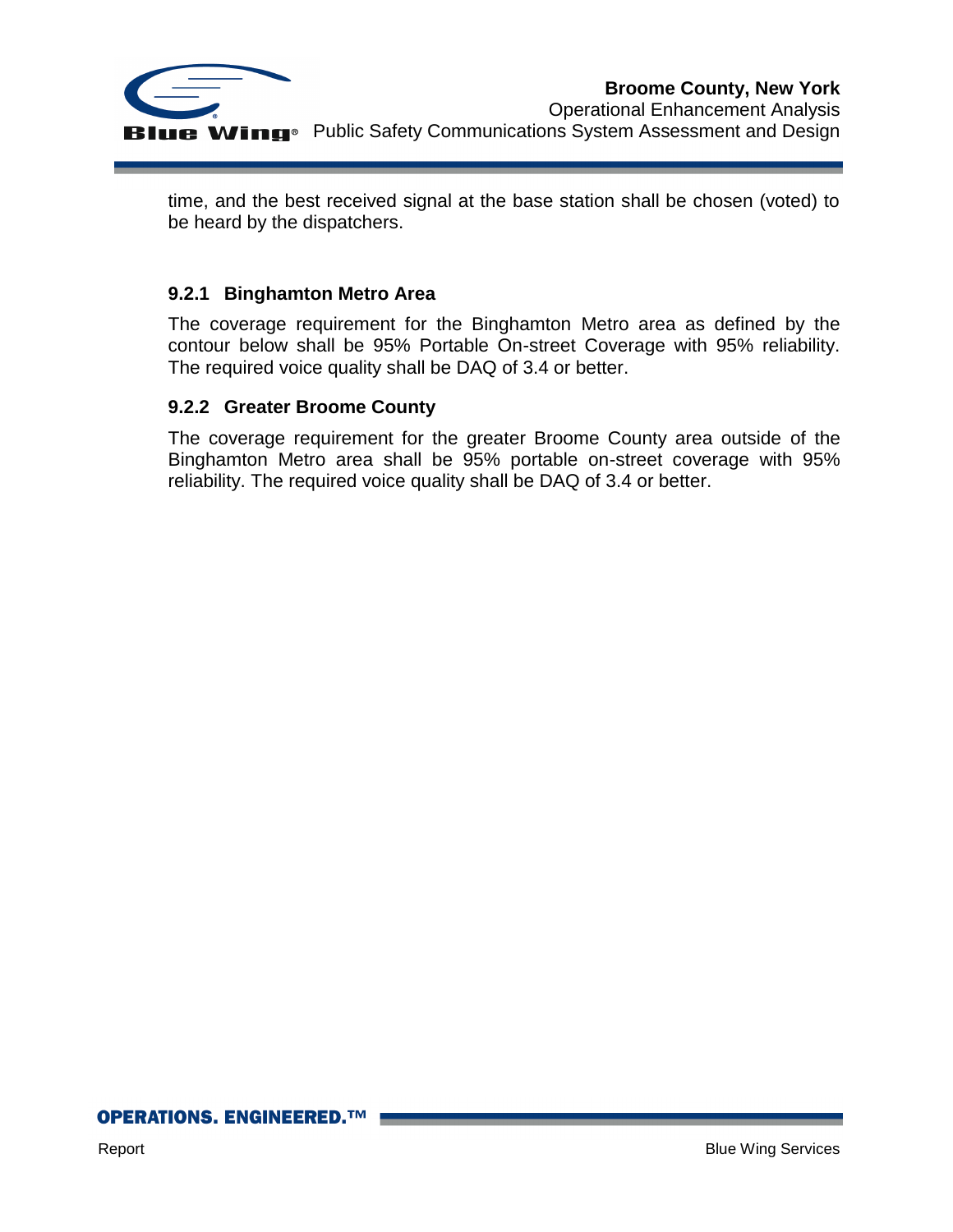

#### <span id="page-32-0"></span>**10 Site Standards**

The following standards shall be implemented to allow for reliable radio equipment operation:

#### <span id="page-32-1"></span>**10.1 Tower**

 Towers shall meet the latest EIA/TIA tower standards for current and future predicted loading requirements.

#### <span id="page-32-2"></span>**10.2 Building**

- Buildings shall be constructed to properly modify the internal environment's heating, cooling, humidity and particle contamination to meet preferred equipment specifications
- Buildings shall meet basic security measures such as ballistic proof walls and doors.

#### <span id="page-32-3"></span>**10.3 Site**

• The sites shall be level and provide proper drainage away from the site

#### <span id="page-32-4"></span>**10.3.1 Fencing**

 The site shall contain a 6-foot security fence around the building and the tower

#### <span id="page-32-5"></span>**10.3.2 Grounding**

 The site shall be grounded to meet industry-approved grounding standards such as Motorola's R56 standard and provide the recommended resistance to ground.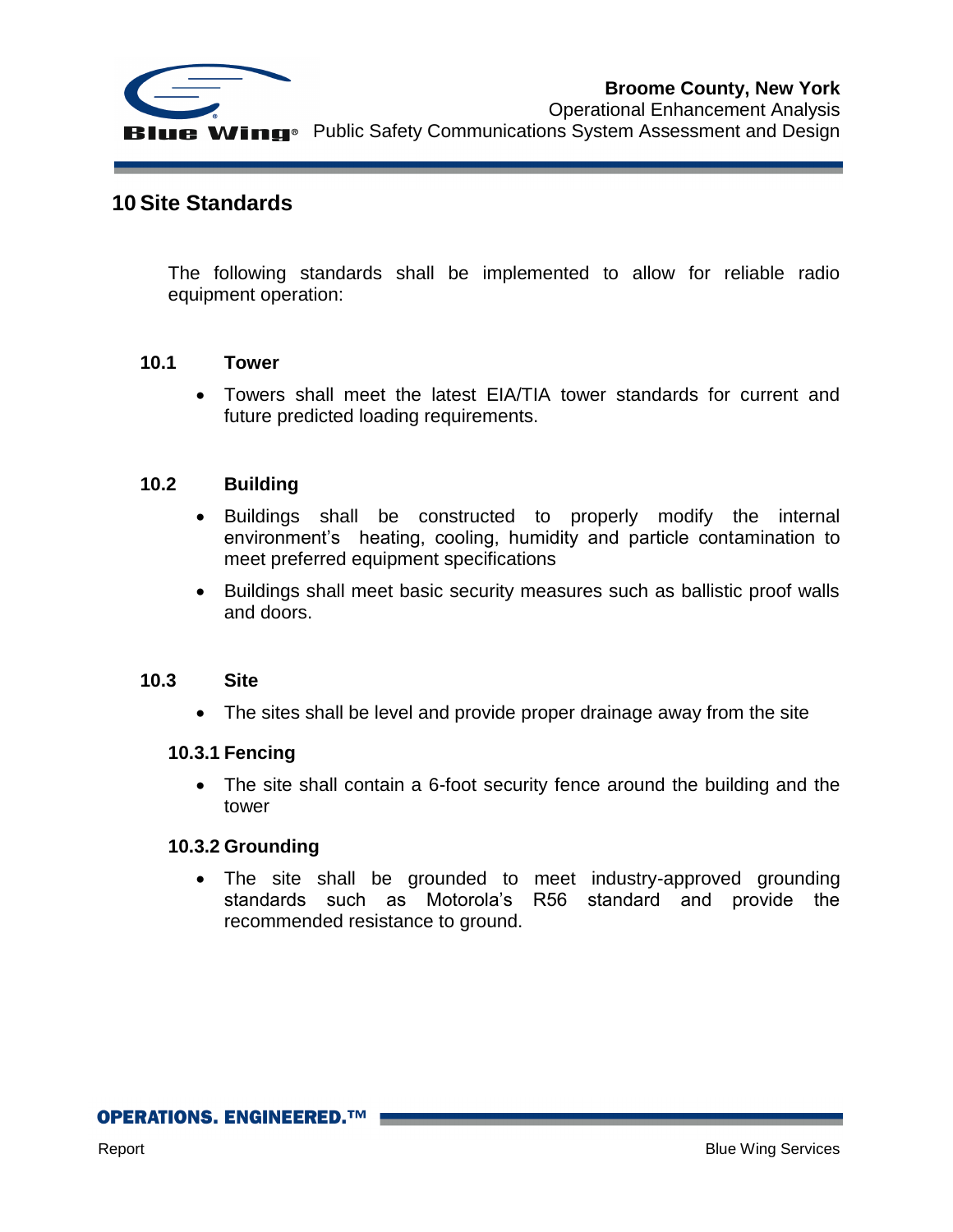

Operational Enhancement Analysis **THE WING**<sup>®</sup> Public Safety Communications System Assessment and Design

#### <span id="page-33-0"></span>**10.3.3 Backup Power**

- Sites accessibility shall be classified as winter accessible or winter inaccessible.
	- o Accessible sites shall have a backup generator to operate at full capacity independently for 48 hours.
	- o Inaccessible sites shall have a backup generator to operate at full capacity independently for 168 hours (1 week).
- All sites shall have backup battery power to operate at full capacity for 2 hours.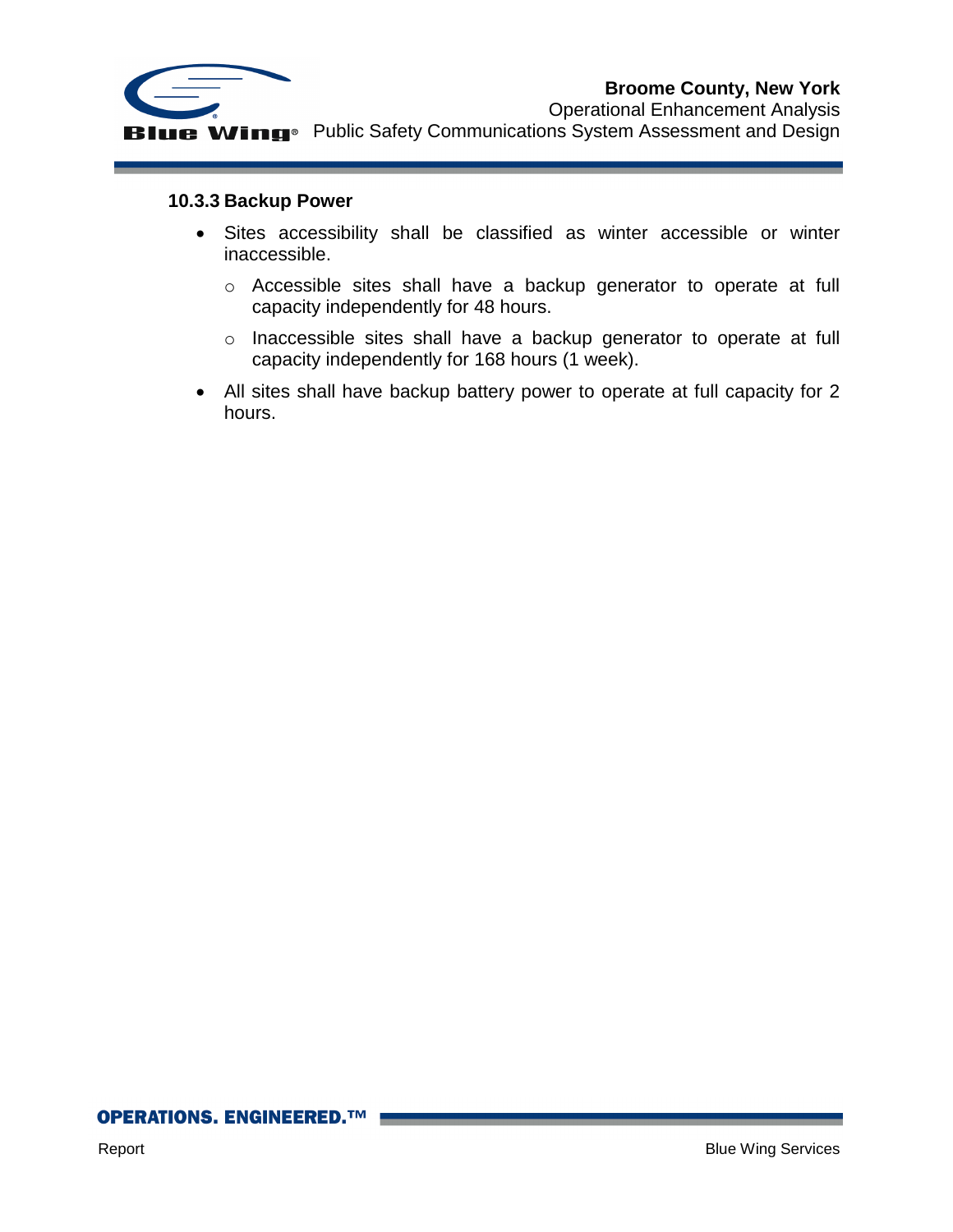

#### <span id="page-34-0"></span>**11 Summary**

#### <span id="page-34-1"></span>**11.1 Conclusion**

Broome County currently operates numerous legacy conventional public safety radio systems. While this systems have provided good and reliable service over the years they provide limited coverage, are congested at times, support none or few advanced features and provide no ability to expand.

The use of so many dissimilar public safety radio systems results in a lack of responder situational awareness and fragmentation within the communications center to support the systems. A more efficient method is to group together agencies with similar missions

Providing responders with wide area simulcast systems designed to support communications with the dispatch center along with paging enhancements, tactical and ground communications will improve communications quality and effectiveness.

The operational enhancements recommended will need to be supported with changes in standard operating procedures and training. Long term the changes will provide the public and responders with a better communications system that has the capacity to meet the changing requirements of public safety.

#### <span id="page-34-3"></span><span id="page-34-2"></span>**11.2 Summary of Recommendations**

#### **11.2.1 County Radio Systems Users**

- Law Enforcement, Fire, EMS and potentially other County agencies such as DPW, and other County agencies.
- All users on same band.

#### <span id="page-34-4"></span>**11.2.2 User Operational Methods**

- Law Enforcement
	- o Develop a trunked Countywide simulcast system for emergency communications.
	- $\circ$  Develop a trunked countywide simulcast system for administrative and non-emergency communications.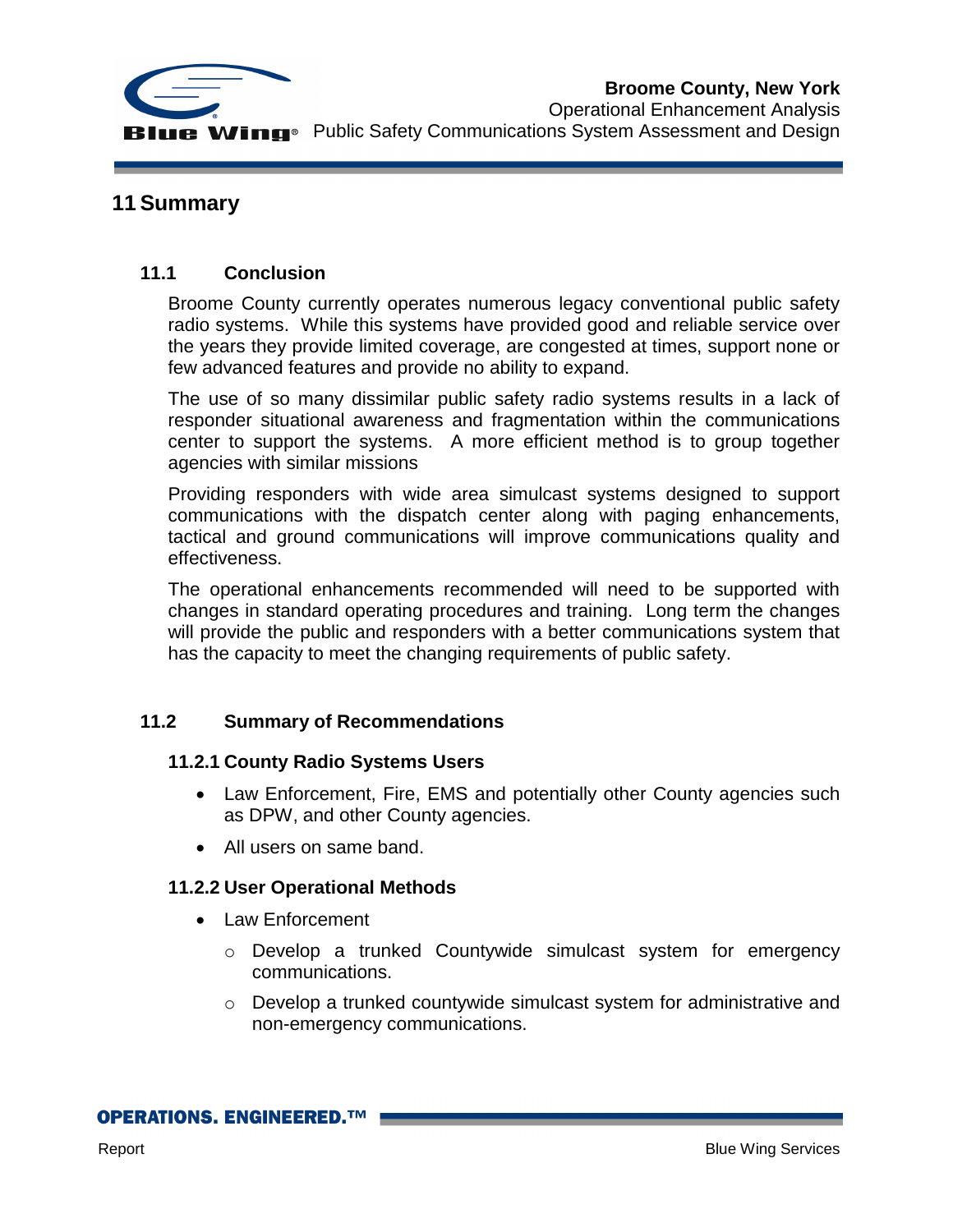

o Develop law enforcement dedicated and shared trunked countywide simulcast tactical talk paths.

- $\circ$  Develop law enforcement dedicated and shared simplex ground talk paths.
- o Utilize existing interoperability talk paths.
- Fire/EMS
	- o Develop trunked countywide simulcast system for fire dispatch.
	- o Develop trunked countywide simulcast system for EMS dispatch.
	- o Develop shared trunked countywide simulcast tactical talk paths.
	- o Develop shared simplex ground talk paths.
	- o Utilize existing interoperability talk paths.
	- o Develop a dedicated paging talk path for fire and EMS, tactical talk paths for specific purposes such a fire police, landing zone and general use talk paths that will be dispatcher assigned.

#### <span id="page-35-0"></span>**11.2.3 Talk Paths Required**

- Law Enforcement
	- $\circ$  4 911 Communications Countywide
	- $\circ$  3 Administrative Countywide
	- o 5 Tactical Countywide
	- $\circ$  4 Ground simplex
	- $\circ$  Existing Interop NYS Interagency, National Interoperability (Existing)
- Fire/EMS
	- $\circ$  1 Paging Countywide
	- $\circ$  2 Fire Communications Countywide
	- $\circ$  1 EMS Communications Countywide
	- $\circ$  5 Tactical Countywide
	- $\circ$  5 Ground simplex
	- o Existing HEAR and NYS EMS
- Interoperability Requirements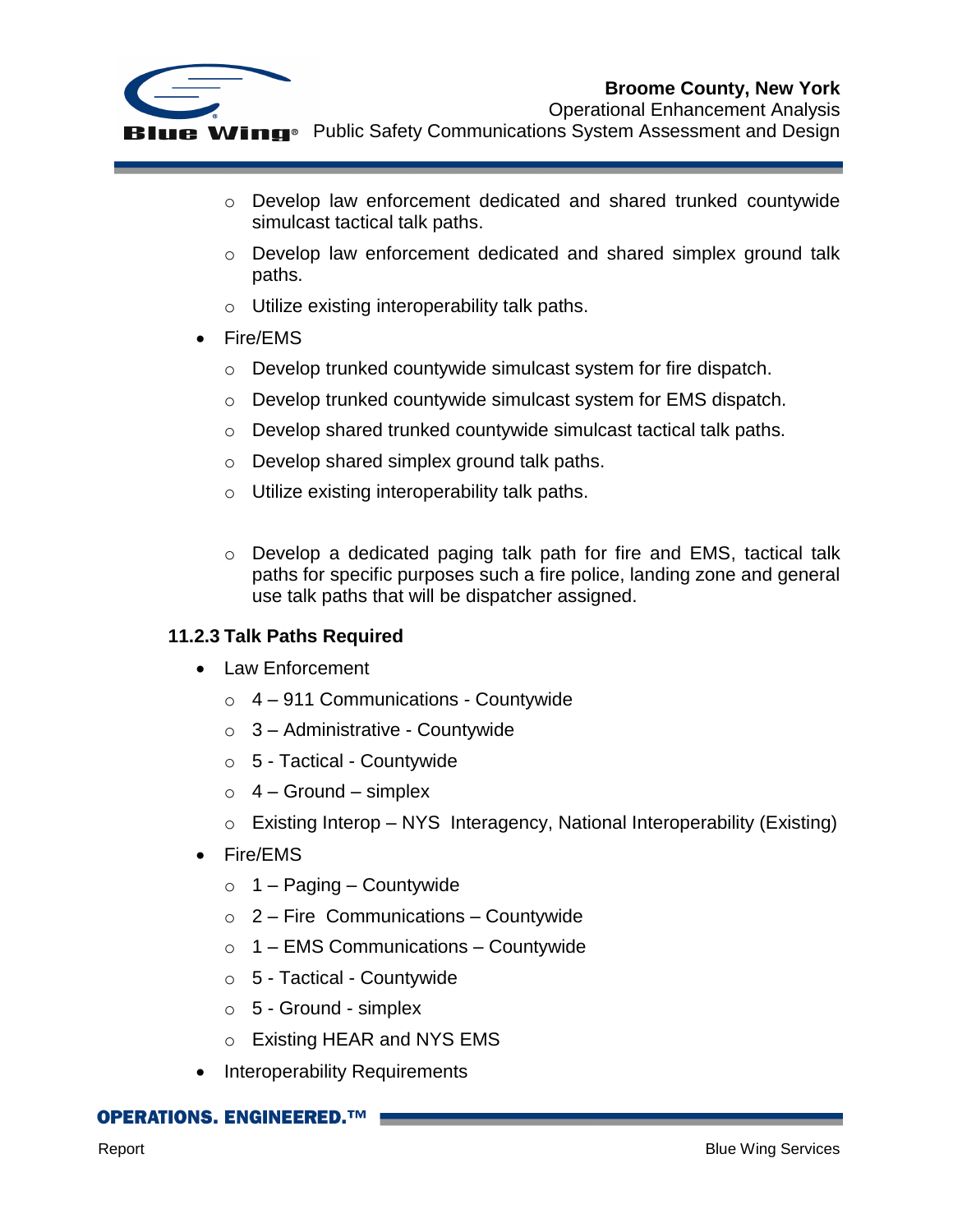



Operational Enhancement Analysis

**IIE Wing**<sup>®</sup> Public Safety Communications System Assessment and Design

- $\circ$  1 All Services Interoperability Countywide
- $\circ$  4 All Services Interoperability Simplex Tactical
- $\circ$  Use National Interoperability talk paths  $-$  X-CALL and X-TAC Subscribers with band of operation. Communications center with V/U/8 Call/TAC talk paths.
- $\circ$  Use existing interoperability talk paths (Existing)

#### <span id="page-36-0"></span>**11.2.4 Coverage**

- Paging 95/95 in the street. Simulcast enhanced by store and forward units.
- Land Mobile 95/95 vehicular simulcast/receiver voting. Portable enhanced by vehicular repeaters.

#### <span id="page-36-1"></span>**11.2.5 System Communications**

- Basic Upgrades
	- o Trunking
	- o Use of Countywide repeaters.
	- o Use of simulcast transmit and receiver voting.
	- o Use of single fire/EMS paging talk path.
	- o Use of dispatcher assigned tactical talk paths.
	- o Use of local and national interoperability talk paths.
	- o Primary and back up dispatch centers connectivity and similar equipment.
- Enhanced Upgrades
	- o Communications center to communications center connectivity.
- System Features and Functions
	- o Consider use of alphanumeric paging.
	- o UID for Law Enforcement.
	- o Emergency button for Law Enforcement, fire, and EMS.
	- o Encryption capability for Law Enforcement

#### <span id="page-36-2"></span>**11.2.6 Data**